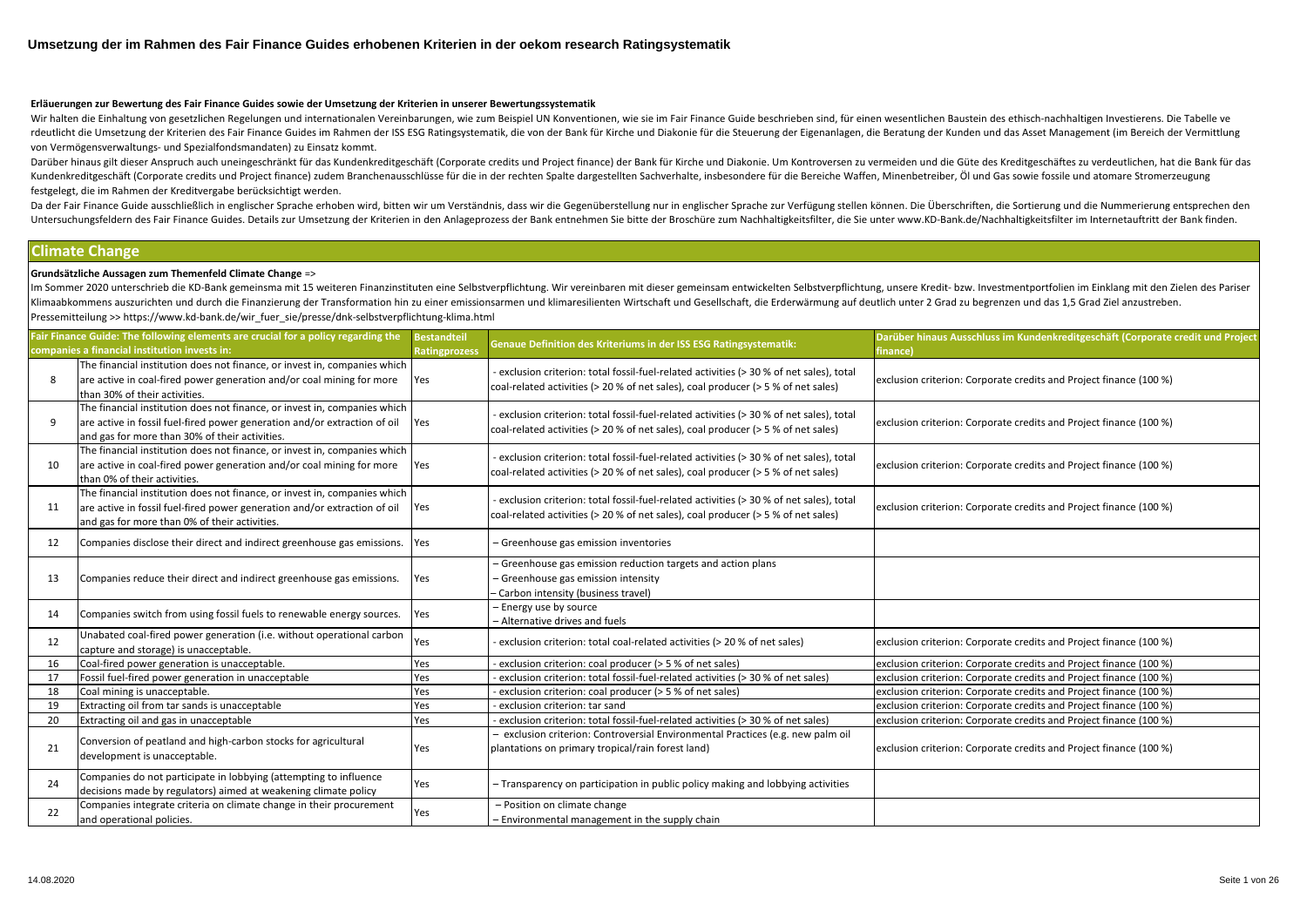|                     | The production of biomaterials complies with the 12 principles of the<br>Roundtable on Sustainable Biomaterials (RSB).               |        |                                                                        |                                                                                                                                                      |
|---------------------|--------------------------------------------------------------------------------------------------------------------------------------|--------|------------------------------------------------------------------------|------------------------------------------------------------------------------------------------------------------------------------------------------|
|                     | CO2-compensation is certified according to the Gold Standard.                                                                        | Partly | - Business travel: Carbon offset programme (no certification required) |                                                                                                                                                      |
| 26                  | Companies include clauses on the compliance with criteria on climate<br>change in their contracts with subcontractors and suppliers. |        | - Environmental supplier standard: Greenhouse gas emissions            | Content of environmental supplier standard:<br>i. Environmental management system<br>ii. Resource efficiency: energy, water and material consumption |
| <b>Human Rights</b> |                                                                                                                                      |        |                                                                        |                                                                                                                                                      |

### **Grundsätzliche Aussagen zum Themenfeld Human Rights** =>

Der Verhaltenskodex der Bank für Kirche und Diakonie sowie die im Nachhaltigkeitsfilter genannten Ausschlüsse umfassen ausdrücklich auch die United Nations Guiding Principles on Business and Human Rights (UNGPs) und die Fr Prinzipien, die die Rechte der indigenen Bevölkerung sichern und schützen sollen.

|                | Fair Finance Guide: The following elements are crucial for a policy regarding the<br>companies a financial institution invests in:                                                                                                                | <b>Bestandteil</b><br><b>Ratingprozess</b> | <b>Genaue Definition des Kriteriums in der ISS ESG Ratingsystematik:</b>                                                                                                                                                                                                                                                                                                                        | Darüber hinaus Ausschluss im Kundenkreditgeschäft (Corporate credits und<br><b>Project finance)</b> |
|----------------|---------------------------------------------------------------------------------------------------------------------------------------------------------------------------------------------------------------------------------------------------|--------------------------------------------|-------------------------------------------------------------------------------------------------------------------------------------------------------------------------------------------------------------------------------------------------------------------------------------------------------------------------------------------------------------------------------------------------|-----------------------------------------------------------------------------------------------------|
| $\overline{2}$ | Companies respect all human rights as described in the United Nations<br>Guiding Principles on Business and Human Rights (UNGPs).                                                                                                                 | Yes                                        | - Policy on human rights<br>- Human rights due diligence procedures<br>- Major controversies relating to human rights                                                                                                                                                                                                                                                                           |                                                                                                     |
| 3              | Companies have a policy commitment to meet their responsibility to<br>respect human rights.                                                                                                                                                       | Yes                                        | - Policy on human rights                                                                                                                                                                                                                                                                                                                                                                        |                                                                                                     |
| $\Delta$       | Companies have a human rights due diligence process to identify,<br>prevent, mitigate and account for how they address their impact on<br>human rights.                                                                                           | Yes                                        | - Human rights due diligence procedures                                                                                                                                                                                                                                                                                                                                                         |                                                                                                     |
| 5              | Companies have processes to enable the remediation of any adverse<br>human rights impact to which they cause or to which they contribute.                                                                                                         | Yes                                        | - Human rights due diligence procedures (Grievance and remedies)                                                                                                                                                                                                                                                                                                                                |                                                                                                     |
|                | Companies establish or participate in effective operational-level<br>grievance mechanisms for individuals and communities who may be<br>adversely impacted.                                                                                       | Yes                                        | - Policy on human rights                                                                                                                                                                                                                                                                                                                                                                        |                                                                                                     |
|                | Companies prevent conflicts over land rights and acquire natural<br>resources only by engaging in meaningful consultation with local<br>communities and obtaining free, prior and informed consent (FPIC)<br>when it concerns indigenous peoples. | Yes                                        | - Policy on human rights (e.g. resettlement and compensation; indigenous peoples<br>and traditional livelihoods)<br>- Community outreach and consultation<br>Policy on human rights: Resettlement and compensation.                                                                                                                                                                             | exclusion criterion: Corporate credits and Project finance (100 %)                                  |
|                | Companies prevent conflicts over land rights and acquire natural<br>resources only with free, prior and informed consent (FPIC) of the land Yes<br>users involved.                                                                                |                                            | - Policy on human rights (e.g. resettlement and compensation; indigenous peoples<br>and traditional livelihoods)<br>- Community outreach and consultation<br>Policy on human rights: Resettlement and compensation.                                                                                                                                                                             | exclusion criterion: Corporate credits and Project finance (100 %)                                  |
|                | Companies have special attention for respecting the rights of women,<br>especially to prevent discrimination and to improve equal treatment of<br>men and women.                                                                                  | Yes                                        | - Policy on non-discrimination<br>- Measures to promote equal opportunities and diversity<br>- Gender distribution                                                                                                                                                                                                                                                                              |                                                                                                     |
| 9              | Companies have special attention to respect the rights of children.                                                                                                                                                                               | Yes                                        | - Supplier standards with regard to labour rights and working conditions<br>- Procedures to ensure compliance with supplier standards on labour rights and<br>working conditions<br>- Measures to enable key suppliers to safeguard labour rights and improve<br>working conditions<br>- Policy on responsible marketing (child protection)<br>- Policy/measures to prevent (child) sex tourism |                                                                                                     |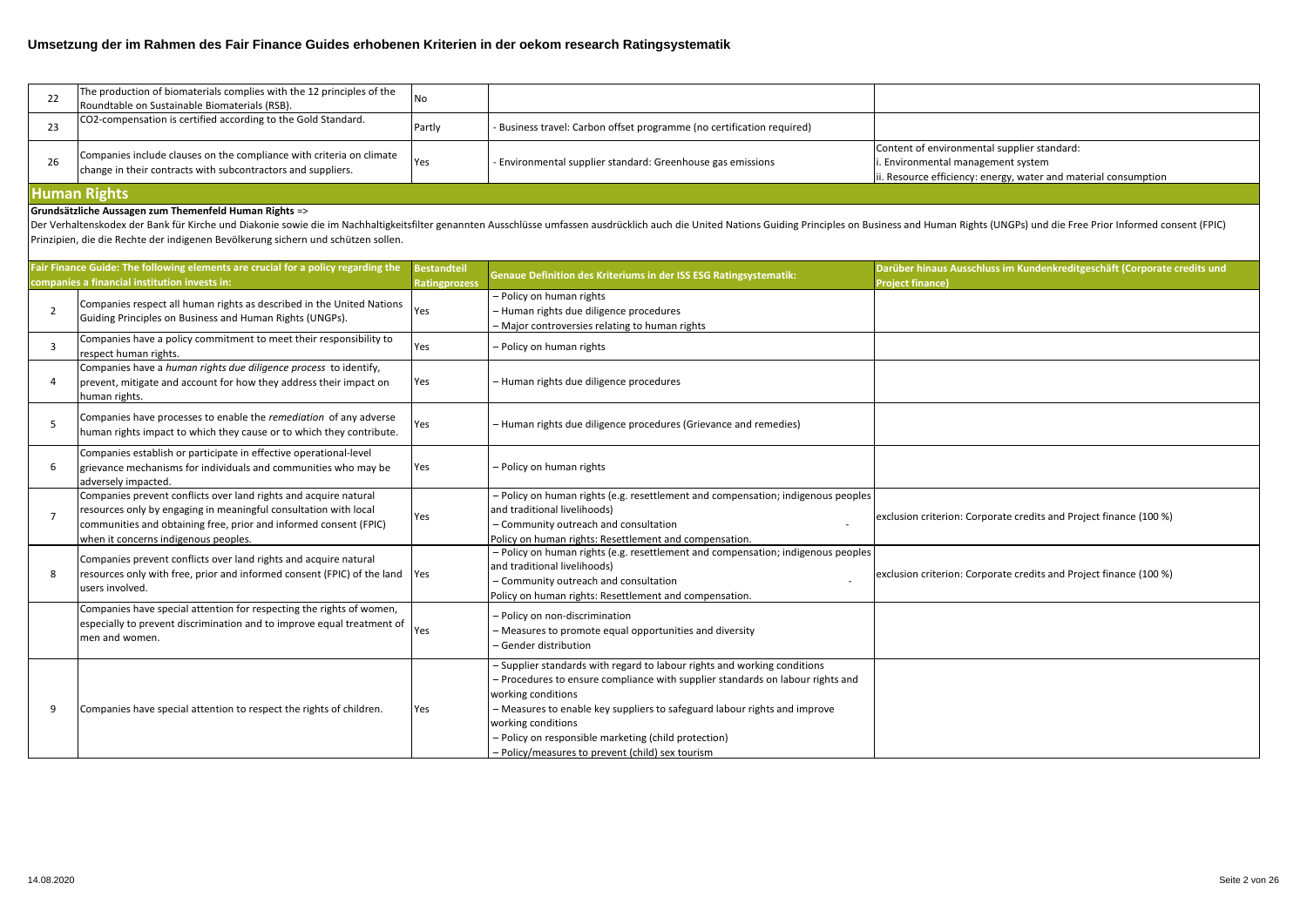| 10 | Companies do not enable settlements, including their economic<br>activities, in occupied territories in respect of International<br>Humanitarian Law. | Yes | - Exclusion criterion: Human Rights Controversies<br>- Major controversies relating to human rights<br>Activities in occupied/disputed territories are assessed within the exclusion<br>criterion Human Rights. International humanitarian law establishes obligations on<br>occupying powers concerning, inter alia, humane treatment and physical integrity<br>of the people in the disputed territory, respect for existing laws, respect for and<br>protection of real and personal property, and the management of public property,<br>including natural resources. The Fourth Geneva Convention also prohibits the<br>occupying power from transferring parts of its own civilian population into the<br>territory that it occupies.<br>Regarding all these issues, companies operating in occupied /disputed territories<br>may become complicit in human rights violations of the people in the occupied<br>region.<br>The severity of the assessment depends on the question how direct the company's<br>activities contribute to the violation of the human rights of the affected people:<br>A severe controversy / exclusion is assigned in cases where the company, with its<br>products/services, directly contributes to the human rights violation (e.g. of the<br>right to self-determination, the right to freedom) of people in disputed territories<br>(e.g. Palestine, Western Sahara), e.g. through<br>offering surveillance equipment clearly intended to be used to prevent Palestinian<br>people's freedom of movement;<br>offering services used in the demolition of e.g. Palestinian property; |  |
|----|-------------------------------------------------------------------------------------------------------------------------------------------------------|-----|----------------------------------------------------------------------------------------------------------------------------------------------------------------------------------------------------------------------------------------------------------------------------------------------------------------------------------------------------------------------------------------------------------------------------------------------------------------------------------------------------------------------------------------------------------------------------------------------------------------------------------------------------------------------------------------------------------------------------------------------------------------------------------------------------------------------------------------------------------------------------------------------------------------------------------------------------------------------------------------------------------------------------------------------------------------------------------------------------------------------------------------------------------------------------------------------------------------------------------------------------------------------------------------------------------------------------------------------------------------------------------------------------------------------------------------------------------------------------------------------------------------------------------------------------------------------------------------------------------------------------|--|
| 11 | Companies integrate human rights criteria into their procurement and<br>operational policies.<br><b>Labour Rights</b>                                 | Yes | offering considerable mortgage loans to Israeli settlers to build new houses for<br>The supplier standard has to be signed by suppliers. The wording of the standard<br>(or the vast majority of its requirements) is binding.<br>Bindingness consists of two requirements, only in case both are met for all (or the<br>vast majority) of standards a grade is awarded:<br>1) suppliers have to sign the standard / contractually abide by the standard (e.g.<br>by incorporating standard into contracts)<br>2) wording of the standard must be binding (e.g. "suppliers shall/are required" /<br>"we expect suppliers to" instead of "suppliers should/are encouraged")<br>The following indicators are checked:<br>prohibition of forced labour<br>prohibition of child labour<br>Reference to ILO<br>Freedom of Association<br>Health and Safety<br>Wages<br><b>Working Time</b><br>Regular employment<br>migrant workers<br>harrasment and abusive behaviour<br>discrimination<br>Inclusion of extended supply chain                                                                                                                                                                                                                                                                                                                                                                                                                                                                                                                                                                                                 |  |
|    |                                                                                                                                                       |     |                                                                                                                                                                                                                                                                                                                                                                                                                                                                                                                                                                                                                                                                                                                                                                                                                                                                                                                                                                                                                                                                                                                                                                                                                                                                                                                                                                                                                                                                                                                                                                                                                            |  |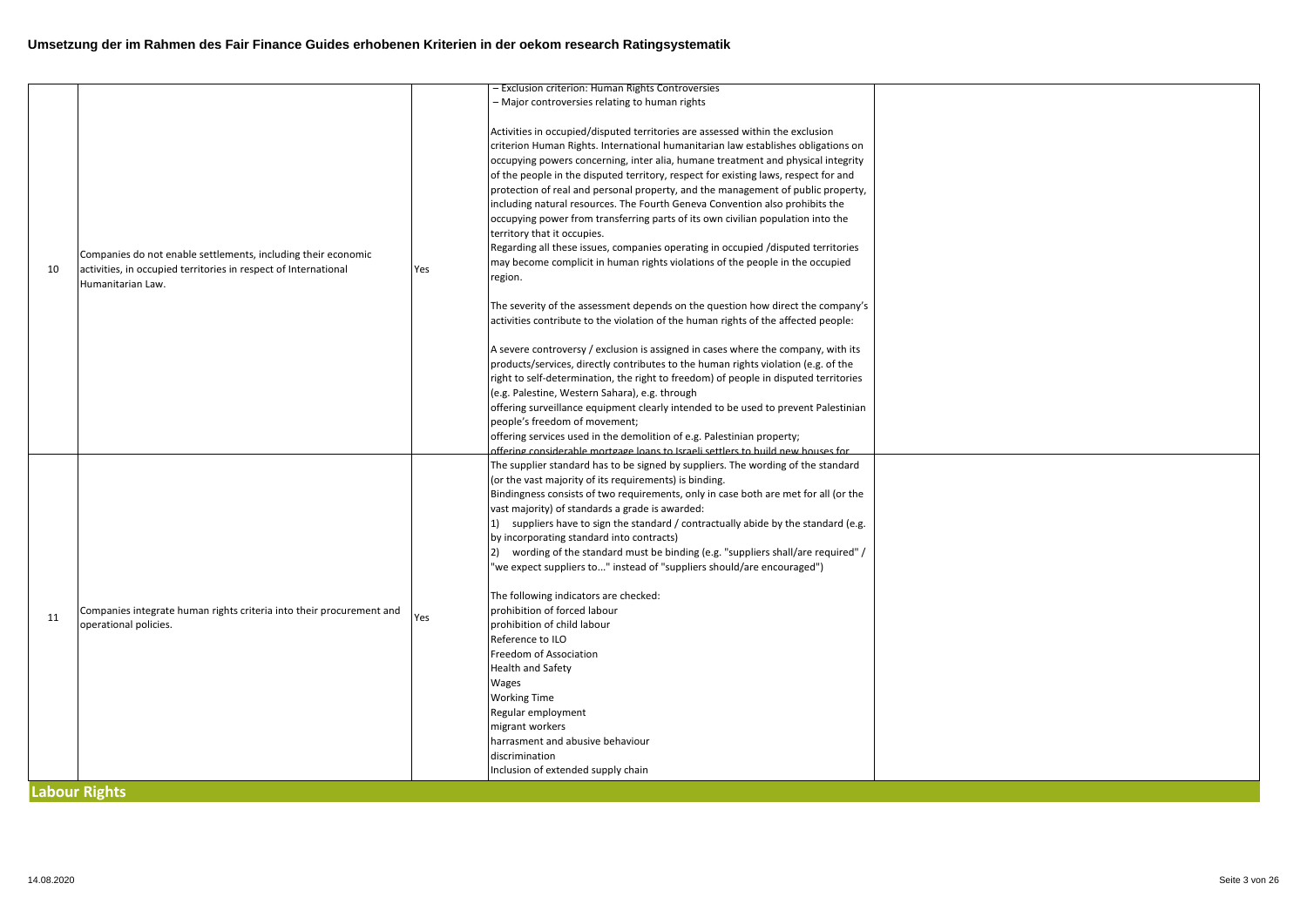#### **Grundsätzliche Aussagen zum Themenfeld Labour Rights** =>

Die Bank für Kirche und Diakonie hält die ILO-Kernarbeitsnormen (Vereinigungsfreiheit und Recht auf Kollektivverhandlungen, Beseitigung der Zwangsarbeit, Abschaffung der Kinderarbeit, Verbot der Diskriminierung in Beschäft entsprechende Prozesse implementiert. Das Compliance Regelwerk der KD-Bank beinhaltet Regelungen zum Verhalten der Bank zur Verhinderung der Geldwäsche, der Terrorismusfinanzierung sowie sonstiger strafbarer Handlungen. Im eines Zulieferers im Rahmen der Geschäftsbeziehung zur KD-Bank gelten diese Regelungen uneingeschränkt. Zu den strafbaren Handlungen zählen wir selbstverständlich auch strafbare Verstöße gegen die ILO-Kernarbeitsnormen.

|                | Fair finance Guide: The following elements are crucial for a policy regarding the<br>companies a financial institution invests in: | <b>Bestandteil</b><br>Ratingprozess | Genaue Definition des Kriteriums in der ISS ESG Ratingsystematik:                                                                                                                                                                                                                                                                                                                                                                                                                                                                                                                                                                                                                                                                                                                                                                                                                                                                                                                                                                                                                                                                                                                                                                                                                                                                                                                                                                                                                                                                                                                                                                                                                                                                                                                                                                                                                                                                                                                                                                                    | Darüber hinaus Ausschluss im Kundenkreditgeschäft (Corporate credits und<br><b>Project finance)</b> |
|----------------|------------------------------------------------------------------------------------------------------------------------------------|-------------------------------------|------------------------------------------------------------------------------------------------------------------------------------------------------------------------------------------------------------------------------------------------------------------------------------------------------------------------------------------------------------------------------------------------------------------------------------------------------------------------------------------------------------------------------------------------------------------------------------------------------------------------------------------------------------------------------------------------------------------------------------------------------------------------------------------------------------------------------------------------------------------------------------------------------------------------------------------------------------------------------------------------------------------------------------------------------------------------------------------------------------------------------------------------------------------------------------------------------------------------------------------------------------------------------------------------------------------------------------------------------------------------------------------------------------------------------------------------------------------------------------------------------------------------------------------------------------------------------------------------------------------------------------------------------------------------------------------------------------------------------------------------------------------------------------------------------------------------------------------------------------------------------------------------------------------------------------------------------------------------------------------------------------------------------------------------------|-----------------------------------------------------------------------------------------------------|
| 3              | Companies uphold the freedom of association and the effective<br>recognition of the right to collective bargaining.                | Yes                                 | - Policy on freedom of association and collective bargaining<br>- Measures to ensure freedom of association and facilitate collective bargaining<br>- Major controversies relating to freedom of association                                                                                                                                                                                                                                                                                                                                                                                                                                                                                                                                                                                                                                                                                                                                                                                                                                                                                                                                                                                                                                                                                                                                                                                                                                                                                                                                                                                                                                                                                                                                                                                                                                                                                                                                                                                                                                         |                                                                                                     |
| $\overline{4}$ | All forms of forced and compulsory labour are unacceptable.                                                                        | Yes                                 | - Exclusion criterion: violation of labour rights (forced labour)                                                                                                                                                                                                                                                                                                                                                                                                                                                                                                                                                                                                                                                                                                                                                                                                                                                                                                                                                                                                                                                                                                                                                                                                                                                                                                                                                                                                                                                                                                                                                                                                                                                                                                                                                                                                                                                                                                                                                                                    |                                                                                                     |
| 5              | Child labour is unacceptable.                                                                                                      | Yes                                 | - Exclusion criterion: violation of labour rights (child labour)                                                                                                                                                                                                                                                                                                                                                                                                                                                                                                                                                                                                                                                                                                                                                                                                                                                                                                                                                                                                                                                                                                                                                                                                                                                                                                                                                                                                                                                                                                                                                                                                                                                                                                                                                                                                                                                                                                                                                                                     |                                                                                                     |
| 6              | Discrimination in respect of employment and occupation is<br>unacceptable.                                                         | Yes                                 | - Exclusion criterion: violation of labour rights (discrimination)                                                                                                                                                                                                                                                                                                                                                                                                                                                                                                                                                                                                                                                                                                                                                                                                                                                                                                                                                                                                                                                                                                                                                                                                                                                                                                                                                                                                                                                                                                                                                                                                                                                                                                                                                                                                                                                                                                                                                                                   |                                                                                                     |
| $\overline{7}$ | Companies are committed to fair recruitment practices.                                                                             | Yes                                 | Policy on non-discrimination: The indicator evaluates the existence and quality of<br>the company's policy with regard to equal opportunities, discrimination and<br>harassment. The non-discrimination principles need to cover all aspects of<br>employment, including recruitment, job assignment, promotion, remuneration,<br>training and benefits.                                                                                                                                                                                                                                                                                                                                                                                                                                                                                                                                                                                                                                                                                                                                                                                                                                                                                                                                                                                                                                                                                                                                                                                                                                                                                                                                                                                                                                                                                                                                                                                                                                                                                             |                                                                                                     |
| 8              | Companies pay a living wage to their employees.                                                                                    | Yes                                 | - Exclusion criterion: violation of labour rights (other)<br>- Positive criterion: Payment practices (positive criterion applicable for all<br>companies/industries with substantial part of untrained and/or blue collar<br>workforce in countries with high risk exposure) ISS ESG's assessment requires:<br>a) a formal policy or policy-like statement (comprehensive guidelines, principles or<br>commitments) regarding the company's payment practices, which is<br>b) substantiated with corresponding data.<br>Credible information that the company pays wages significantly above the<br>minimum wage (or the respective subsistence wage), backed up by corresponding<br>data, results in a positive assessment; the payment of a 'living wage' (Note: Refers<br>to the entry-level wage, not the average wage!) throughout the company's<br>operations can be considered best practice.<br>In case the company provides information according to GRI EC5 (Ratios of standard Corporate credits an Project finance: exclusion of any company which do not pay<br>entry level wage by gender compared to local minimum wage at significant<br>locations of operation), only ratios of 1.5 (i.e. payment of 150% of the local<br>minimum wage) or better are accepted (as being 'significantly above ()')<br>For countries of operation not covered by the company's reporting according to<br>GRI EC5 (i.e. countries where no legally mandated minimum wage exists), the<br>lowest wage paid should be disclosed; for these operations, a positive assessment<br>requires the payment of wages significantly above the respective subsistence<br>wage, again substantiated with corresponding data.<br>Anmerkung Rankabrand: Minimum wage and maximum working hours are covered<br>by German law, despite no ratification of the relevant ILO norms; even though<br>church law has a different payment agreement, this must not fall below a living<br>vage therefore score for CoP and CC only Via its 'Nachhaltigkeitsfilter' which is | living wages to there employees                                                                     |
| 9              | Companies apply a maximum of working hours.                                                                                        | Yes                                 | - Work-life balance                                                                                                                                                                                                                                                                                                                                                                                                                                                                                                                                                                                                                                                                                                                                                                                                                                                                                                                                                                                                                                                                                                                                                                                                                                                                                                                                                                                                                                                                                                                                                                                                                                                                                                                                                                                                                                                                                                                                                                                                                                  |                                                                                                     |
| New            |                                                                                                                                    |                                     |                                                                                                                                                                                                                                                                                                                                                                                                                                                                                                                                                                                                                                                                                                                                                                                                                                                                                                                                                                                                                                                                                                                                                                                                                                                                                                                                                                                                                                                                                                                                                                                                                                                                                                                                                                                                                                                                                                                                                                                                                                                      |                                                                                                     |
| Wording        | Companies have a comprehensive health and safety policy.                                                                           | Yes                                 | - Health and safety management system                                                                                                                                                                                                                                                                                                                                                                                                                                                                                                                                                                                                                                                                                                                                                                                                                                                                                                                                                                                                                                                                                                                                                                                                                                                                                                                                                                                                                                                                                                                                                                                                                                                                                                                                                                                                                                                                                                                                                                                                                |                                                                                                     |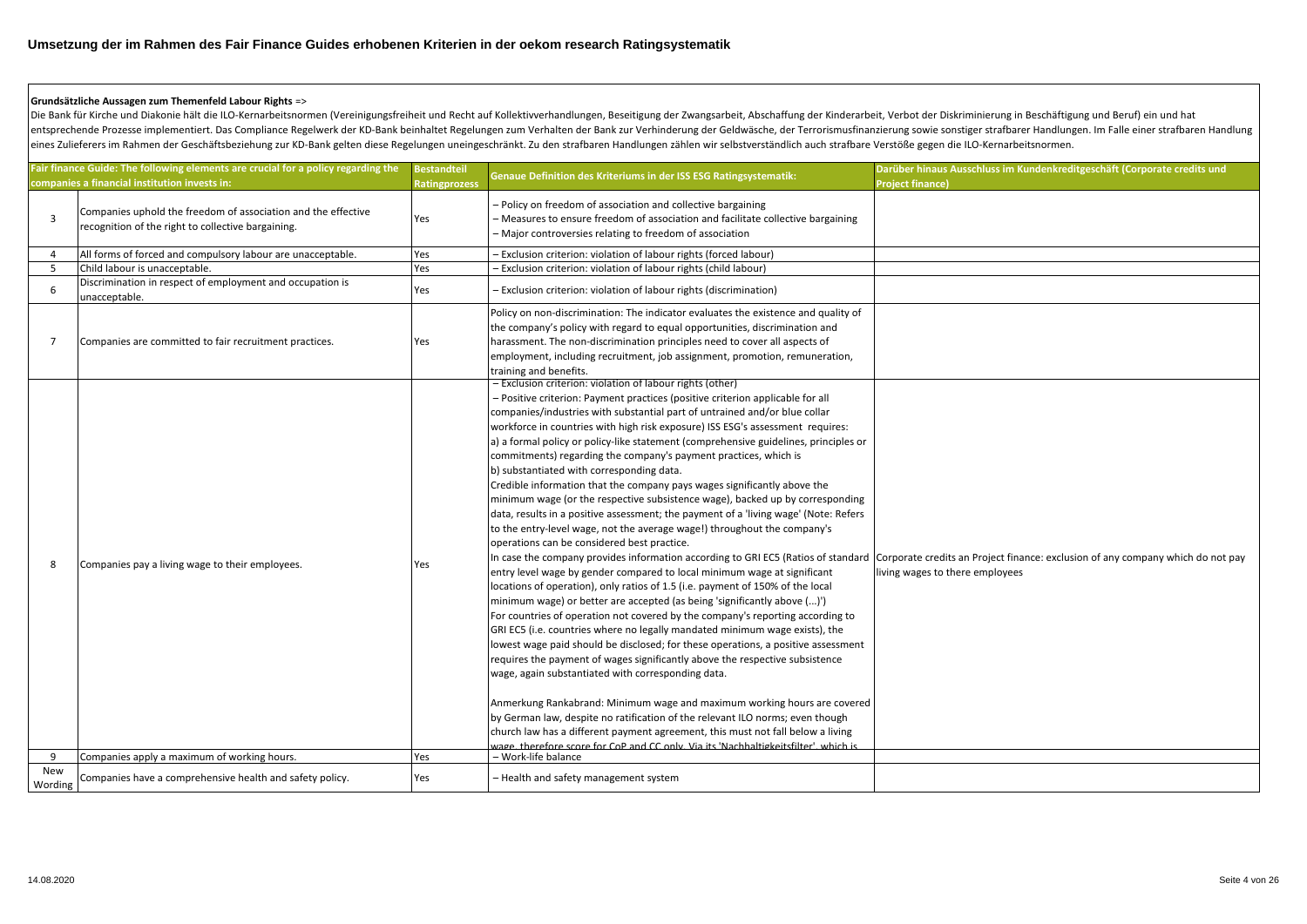| New<br>Wording workers. | Companies ensure equal treatment and working conditions for migrant                                                                                                                  | Yes | - Policy on non-discrimination<br>- Measures to promote equal opportunities and diversity<br>Supplier standard with regard to labour rights and working conditions: Migrant<br>workers                                                                                                                                                                                                                                                                                                                                                                                                                                                                                                                                                                                                                                                                                                                                                                                    | exclusion criterion: Corporate credits and Project finance (100 %)                                                                                                                                                                                              |  |  |
|-------------------------|--------------------------------------------------------------------------------------------------------------------------------------------------------------------------------------|-----|---------------------------------------------------------------------------------------------------------------------------------------------------------------------------------------------------------------------------------------------------------------------------------------------------------------------------------------------------------------------------------------------------------------------------------------------------------------------------------------------------------------------------------------------------------------------------------------------------------------------------------------------------------------------------------------------------------------------------------------------------------------------------------------------------------------------------------------------------------------------------------------------------------------------------------------------------------------------------|-----------------------------------------------------------------------------------------------------------------------------------------------------------------------------------------------------------------------------------------------------------------|--|--|
| 12                      | Companies have a clear management system to monitor and, if needed, $\big _{\text{Yes}}$<br>correct compliance with norms on labour law.                                             |     | - Measures to ensure freedom of association and facilitate collective bargaining<br>(assessing the existence of structural management aspects such as communication<br>of rights, grievance procedures etc.)<br>- Measures to promote equal opportunities and diversity (assessing the existence<br>of structural management aspects such as targets, action plans etc.)<br>- Implementation of a health and safety management system<br>- Measures to ensure responsible workforce restructuring<br>- Procedures to ensure compliance with supplier standards on labour rights and<br>working conditions<br>- Measures to enable key suppliers to safeguard labour rights and improve working<br>conditions<br>Anmerkung Rankabrand: Whether having a clear management system to monitor<br>and, if needed, correct compliance with norms on labour law isn't specified as a<br>generally necessary criteria by KD Bank in its 'Nachhaltigkeitsfilter (see link, page 2- |                                                                                                                                                                                                                                                                 |  |  |
| 13                      | Companies establish procedures on how to deal and process employee<br>complaints and to solve violations and conflicts, preferably in consultation with<br>the relevant trade union. | Yes | - Business ethics: Compliance procedures - Facilitation of non-compliance<br>reporting / Whistleblower protection<br>- Freedom of association and the right to collective bargaining: Measures to<br>ensure freedom of association and facilitate collective bargaining - Grievance<br>procedures                                                                                                                                                                                                                                                                                                                                                                                                                                                                                                                                                                                                                                                                         | Die KD-Bank verfügt über einen Betriebsrat, der die Interessen der Mitarbeitenden<br>vertritt (siehe Bericht DNK 2016). Die Einbindung von Gewerkschaften im<br>Konfliktfall obliegt dem Betriebsrat und wird von der KD-Bank in keiner Weise<br>eingeschränkt. |  |  |
| 14                      | Companies integrate labour rights in their procurement policies.                                                                                                                     | Yes | - Supplier standards with regard to labour rights and working conditions<br>- Procedures to ensure compliance with supplier standards on labour rights and<br>working conditions<br>- Measures to enable key suppliers to safeguard labour rights and improve<br>working conditions                                                                                                                                                                                                                                                                                                                                                                                                                                                                                                                                                                                                                                                                                       |                                                                                                                                                                                                                                                                 |  |  |
| 15                      | Companies include clauses on the compliance with criteria on labour<br>rights in their contracts with subcontractors and suppliers.                                                  | Yes | - Supplier standards with regard to labour rights and working conditions                                                                                                                                                                                                                                                                                                                                                                                                                                                                                                                                                                                                                                                                                                                                                                                                                                                                                                  |                                                                                                                                                                                                                                                                 |  |  |
| Nature                  |                                                                                                                                                                                      |     |                                                                                                                                                                                                                                                                                                                                                                                                                                                                                                                                                                                                                                                                                                                                                                                                                                                                                                                                                                           |                                                                                                                                                                                                                                                                 |  |  |

#### **Grundsätzliche Aussagen zum Themenfeld Nature** =>

Die Bank für Kirche und Diakonie schließt Finanzierungen (Kredite und Projektfinanzierungen), bei denen der Zugang zu Wasser, die Biodiversität und bedrohte Tierarten, die auf der roten Liste IUCN stehen, generell aus.

| Fair finance Guide: The following elements are crucial for a policy regarding the |  | Bestandteil                                                                                                                                  | Genaue Definition des Kriteriums in der ISS ESG Ratingsystematik: | Darüber hinaus Ausschluss im Kundenkreditgeschäft (Corporate credits und                                                                                                                                                                                                                 |                         |
|-----------------------------------------------------------------------------------|--|----------------------------------------------------------------------------------------------------------------------------------------------|-------------------------------------------------------------------|------------------------------------------------------------------------------------------------------------------------------------------------------------------------------------------------------------------------------------------------------------------------------------------|-------------------------|
|                                                                                   |  | companies a financial institution invests in:                                                                                                | Ratingprozess                                                     |                                                                                                                                                                                                                                                                                          | <b>Project finance)</b> |
|                                                                                   |  | Companies prevent negative impacts on High Conservation Value (HCV) Yes<br>areas within their business operations and the areas they manage. |                                                                   | - exclusion criterion: Controversial Environmental Practices (e.g. projects or<br>practices deliberately, severely and unreversibly impacting on ecosystems with<br>very high biodiversity and conservation value - e.g. mining in (protected) primary<br>rainforests or below glaciers) |                         |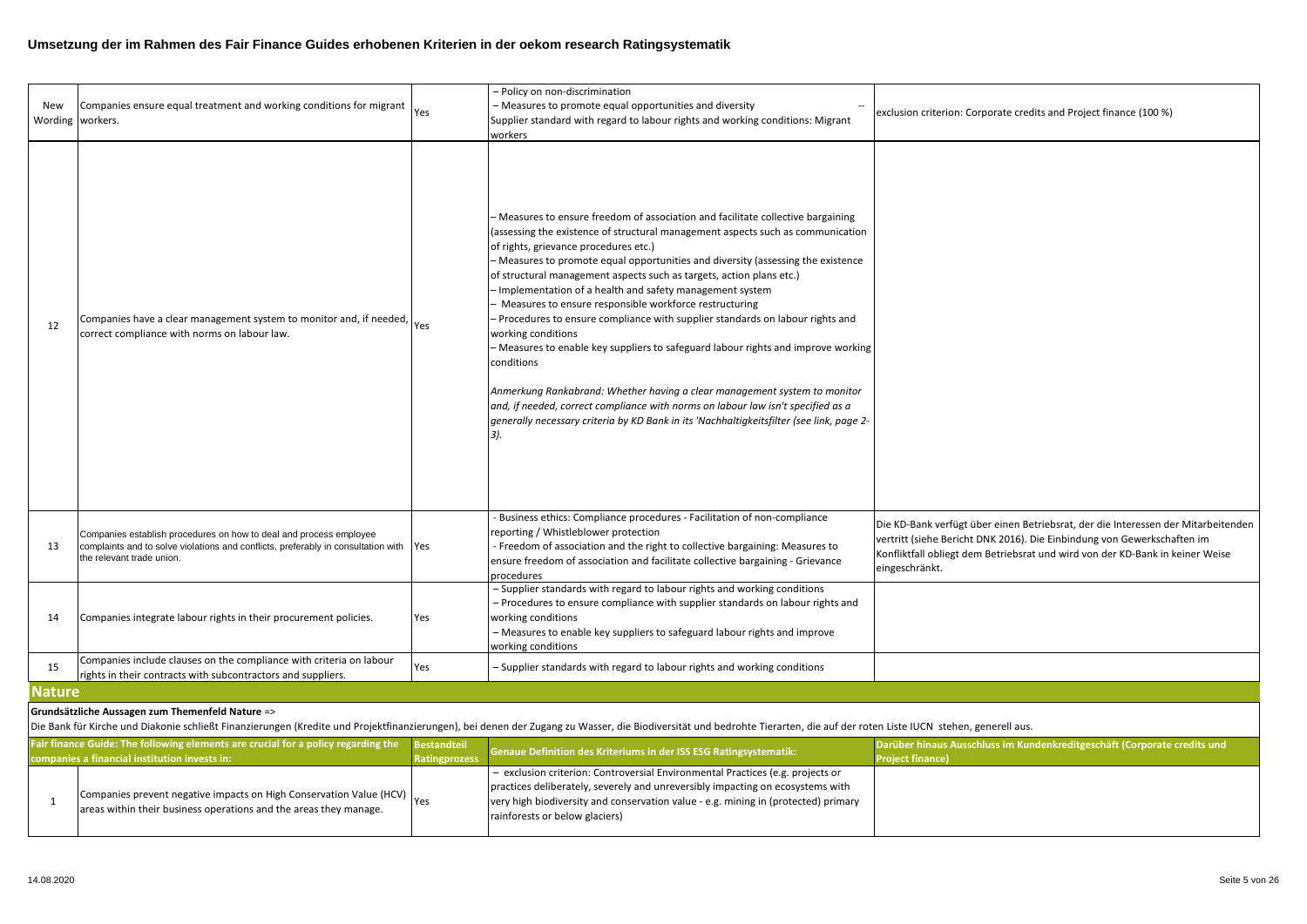| $\overline{2}$ | Companies prevent negative impacts on protected areas that fall under<br>the categories I-IV of the International Union for Conservation of<br>Nature (IUCN) within their business operations and the areas they<br>manage.                                         | Yes       | - exclusion criterion: Controversial Environmental Practices (e.g. industrial<br>activities high/unreversible negative impacts in IUCN categories I-IV)                                                                                                                                                                                                                                                                                                                                                                                                                                                              |                                                                    |
|----------------|---------------------------------------------------------------------------------------------------------------------------------------------------------------------------------------------------------------------------------------------------------------------|-----------|----------------------------------------------------------------------------------------------------------------------------------------------------------------------------------------------------------------------------------------------------------------------------------------------------------------------------------------------------------------------------------------------------------------------------------------------------------------------------------------------------------------------------------------------------------------------------------------------------------------------|--------------------------------------------------------------------|
| $\overline{3}$ | Companies prevent negative impacts on protected areas that fall under<br>the Ramsar Convention on Wetlands within their business operations<br>and the areas they manage.                                                                                           | Yes       | - exclusion criterion: Controversial Environmental Practices (e.g. industrial<br>activities in Unesco World Heitage sites protected for their environmental value)<br>exclusion criterion: Human Rights (e.g. industrial activities in Unesco World<br>Heitage sites protected for their cultural value)                                                                                                                                                                                                                                                                                                             |                                                                    |
| $\overline{4}$ | Companies prevent the negative impact on protected areas that fall<br>under the Ramsar Convention on Wetlands.                                                                                                                                                      | Yes       | - exclusion criterion: Controversial Environmental Practices (e.g. industrial<br>activities with high/unreversible negative impacts in Ramsar Wetlands)                                                                                                                                                                                                                                                                                                                                                                                                                                                              |                                                                    |
| .5             | Companies prevent negative consequences for the populations or the<br>number of animal species that are on the IUCN Red List of Threatened<br>Species.                                                                                                              | Yes       | - exclusion criterion: Controversial Environmental Practices (e.g. industrial<br>activities with high/unreversible negative impacts on threatened species)<br>--><br>Biodiversity is considered in general for some high-exposure sectors (e.g.<br>Metals&Mining, Construction).<br>Both CITES and the IUCN Red List fall within our normative scope and are covered<br>under the keyword "Failure to prevent depletion of biodiversity" (defined as:<br>Activities that impact fragile ecosystems or areas that are known to be especially<br>productive ecosystems, where the danger to a species has been cited.) | exclusion criterion: Corporate credits and Project finance (100 %) |
| 6              | Trade in endangered plant and animal species complies with the CITES<br>conditions.                                                                                                                                                                                 | Yes       | Both CITES and the IUCN Red List fall within our normative scope and are covered<br>under the keyword "Failure to prevent depletion of biodiversity" (defined as:<br>Activities that impact fragile ecosystems or areas that are known to be especially<br>productive ecosystems, where the danger to a species has been cited.)                                                                                                                                                                                                                                                                                     |                                                                    |
| $\overline{7}$ | Trade in endangered plant and animal species that are on the CITES lists<br>is unacceptable.                                                                                                                                                                        | <b>No</b> | Both CITES and the IUCN Red List fall within our normative scope and are covered<br>under the keyword "Failure to prevent depletion of biodiversity" (defined as:<br>Activities that impact fragile ecosystems or areas that are known to be especially<br>productive ecosystems, where the danger to a species has been cited.)                                                                                                                                                                                                                                                                                     | exclusion criterion: Corporate credits and Project finance (100 %) |
| 8              | Activities in the field of genetic materials and genetic engineering only<br>take place if they meet the permission and processing requirements as<br>described in the UN Convention on Biological Diversity and the related<br>Bonn Guidelines or Nagoya Protocol. | Yes       | - Environmental aspects of products (Genetic modification)<br>- Policy on human rights (Genetic resources and traditional knowledge)<br>- Policy on genetically modified trees<br>- Policy on the use of genetically modified cotton<br>- Policy on the use of ingredients derived from genetically modified raw materials                                                                                                                                                                                                                                                                                           |                                                                    |
| 9              | Production of, or trade in, living genetically modified organisms can<br>only take place if permission has been obtained from the importing<br>country and all requirements of the Cartagena Protocol have been met.                                                | Yes       | - Environmental aspects of products (Genetic modification)<br>- Policy on human rights (Genetic resources and traditional knowledge)<br>- Policy on genetically modified trees<br>- Policy on the use of genetically modified cotton<br>- Policy on the use of ingredients derived from genetically modified raw materials                                                                                                                                                                                                                                                                                           |                                                                    |
| 10             | Companies prevent the introduction of invasive alien species in<br>ecosystems                                                                                                                                                                                       | Yes       | - Environmental impact on biodiversity from vessel operations<br>- Contractor standards on biodiversity protection from vessel operations                                                                                                                                                                                                                                                                                                                                                                                                                                                                            |                                                                    |
| 11             | Companies conduct water scarcity impact assessments and prevent<br>negative impacts in water scarce regions.                                                                                                                                                        | Yes       | - Water risk and impact (Activities and impacts in regions with high levels of water<br>stress, Freshwater use inventories, Freshwater use reduction targets and action<br>plans)                                                                                                                                                                                                                                                                                                                                                                                                                                    |                                                                    |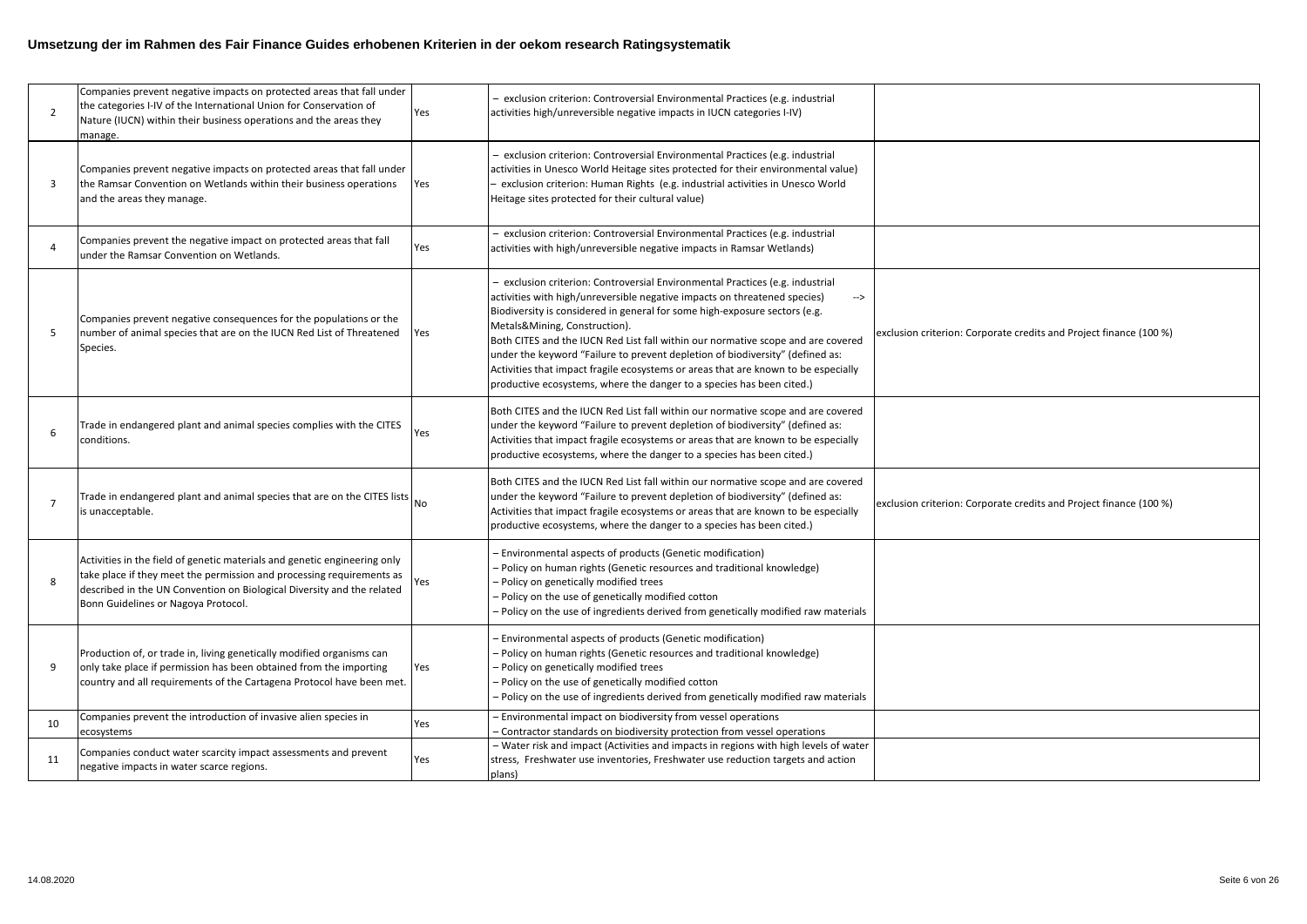| New | Companies have comprehensive mitigation measures in place to<br>address community and ecosystem water requirements in areas where<br>Wording environmental impact assessments identify that significant impacts to<br>water resources are likely. | Yes | - Water risk and impact (Activities and impacts in regions with high levels of<br>water stress)<br>- Human rights due diligence procedures (Human rights risk and impact<br>assessment)<br>- exclusion criterion: Human Rights (e.g. industrial activities in Unesco World<br>Heitage sites protected for their cultural value)<br>Policy on human rights: Right to water | exclusion criterion: Corporate credits and Project finance (100 %) |
|-----|---------------------------------------------------------------------------------------------------------------------------------------------------------------------------------------------------------------------------------------------------|-----|---------------------------------------------------------------------------------------------------------------------------------------------------------------------------------------------------------------------------------------------------------------------------------------------------------------------------------------------------------------------------|--------------------------------------------------------------------|
| 13  | Companies make an environmental impact assessment on the total<br>consequences of a large scale project on biodiversity, at least according ves<br>to GRI 304: Biodiversity 2016 or other relevant standards (mentioned in<br>section 2.8.2).     |     | - Biodiversity management (Risk and impact assessments, Consultation with<br>biodiversity experts, Targets and objectives, Mitigation measures, Monitoring and<br>evaluation)                                                                                                                                                                                             |                                                                    |
| 14  | Companies integrate criteria on nature into their procurement and<br>operational policies.                                                                                                                                                        | Yes | - Environmental supplier standard<br>- Procedures to ensure compliance with the environmental supplier standard<br>- Green procurement of office supplies                                                                                                                                                                                                                 |                                                                    |

# **Taxes and Corruption**

#### **Grundsätzliche Aussagen zum Themenfeld Taxes and Corruption** =>

Die Bank für Kirche und Diakonie verfügt über eine Organisationsanweisung zur "Verhinderung der Geldwäsche, der Terrorismusfinanzierung sowie der sonstigen strafbaren Handlungen". Diese Organisationsanweisung ist allen Mit von ihnen verbindlich zu beachten. Alle Angestellten der Bank haben entsprechende Schulungen erhalten und werden regelmäßig in Bezug auf die Prävention gegen strafbare Handlungen sensibilisiert.

|              | Fair finance Guide: The following elements are crucial for a policy regarding the                                                                                                                                                                                                           | <b>Bestandteil</b>               | Genaue Definition des Kriteriums in der ISS ESG Ratingsystematik:                                                                                                                                                                                                                 | Darüber hinaus Ausschluss im Kundenkreditgeschäft (Corporate credits und |
|--------------|---------------------------------------------------------------------------------------------------------------------------------------------------------------------------------------------------------------------------------------------------------------------------------------------|----------------------------------|-----------------------------------------------------------------------------------------------------------------------------------------------------------------------------------------------------------------------------------------------------------------------------------|--------------------------------------------------------------------------|
|              | companies a financial institution invests in:                                                                                                                                                                                                                                               | <b>Ratingprozess</b>             |                                                                                                                                                                                                                                                                                   | <b>Project finance)</b>                                                  |
| $\mathbf{q}$ | Companies publish their full group structure, including indirectly and<br>jointly-owned entities.                                                                                                                                                                                           | Partly                           | ISS ESG considers the company strucutre when evaluating sustainability<br>performance and assessing controversial buiness areas. E.g. subsidiaries, joint<br>ventures, M&A processes.                                                                                             |                                                                          |
| New          | Companies publish an explanation of the activities, functions and<br>ultimate shareholder of every subsidiary, branch, joint venture or<br>Wording affiliates located in jurisdictions with no or zero corporate tax practices<br>or in jurisdictions with harmful corporate tax practices. | Yes                              | - Tax base erosion and profit shifting (Transparency on presence in jurisdictions<br>enabling tax base erosion and profit shifting)                                                                                                                                               | exclusion criterion: Corporate credits and Project finance (100 %)       |
| 11           | For each country in which companies operate, they report country-by-<br>country on their revenues, profit, FTEs, subsidies from governments and <sub>Yes</sub><br>payments to governments (e.g. withholding taxes, payments for<br>concessions and company tax).                            |                                  | - Public disclosure of payments to government<br>- Public disclosure of financial assistance received from governments                                                                                                                                                            |                                                                          |
| 12           | Companies focus their international enterprise structure and their<br>international transactions in a way that reflects the economic substance Yes<br>of the activities and transactions undertaken, without any steps made<br>primarily to secure a tax advantage.                         |                                  | - Tax base erosion and profit shifting (Policy on presence in jurisdictions enabling<br>tax base erosion and profit shifting)<br>- Public disclosure of payments to government<br>- Public disclosure of economic activity (Revenues by country, Production volume<br>by country) |                                                                          |
| 13           | Companies publish any company-specific tax rulings it has obtained<br>from tax authorities.                                                                                                                                                                                                 | Yes                              | - Public disclosure of payments to government<br>- Public disclosure of financial assistance received from governments (including<br>e.g. tax reliefs)                                                                                                                            |                                                                          |
| 14           | Companies make public, to the extent legally and practically possible,<br>the decision of any adjudication or arbitration to which it, or any of its<br>subsidiaries, is a party, undertaken to resolve a tax dispute, whether in<br>a court or in an arbitration setting.                  | Yes                              | - Major controversies relating to financial relations with governments<br>- Sustainability reporting<br>- Major controversies relating to business ethics<br>- Exclusion criterion: Business Malpractice (Taxes)                                                                  |                                                                          |
| 15           | Companies have a management system which results in immediate<br>actions if suspicions arise that employees or suppliers are guilty of<br>facilitating tax evasion.                                                                                                                         | Yes                              | - Code of conduct regarding fair business practices<br>- Measures to ensure fair business practices                                                                                                                                                                               |                                                                          |
| 16           | Companies integrate criteria on tax in their procurement policies and<br>operational policies.                                                                                                                                                                                              | Yes<br>(operational<br>policies) | tax base erosion and profit shifting                                                                                                                                                                                                                                              |                                                                          |
| 17           | Companies include clauses on the compliance with criteria on tax in<br>their contracts with subcontractors and suppliers.                                                                                                                                                                   | <b>No</b>                        |                                                                                                                                                                                                                                                                                   |                                                                          |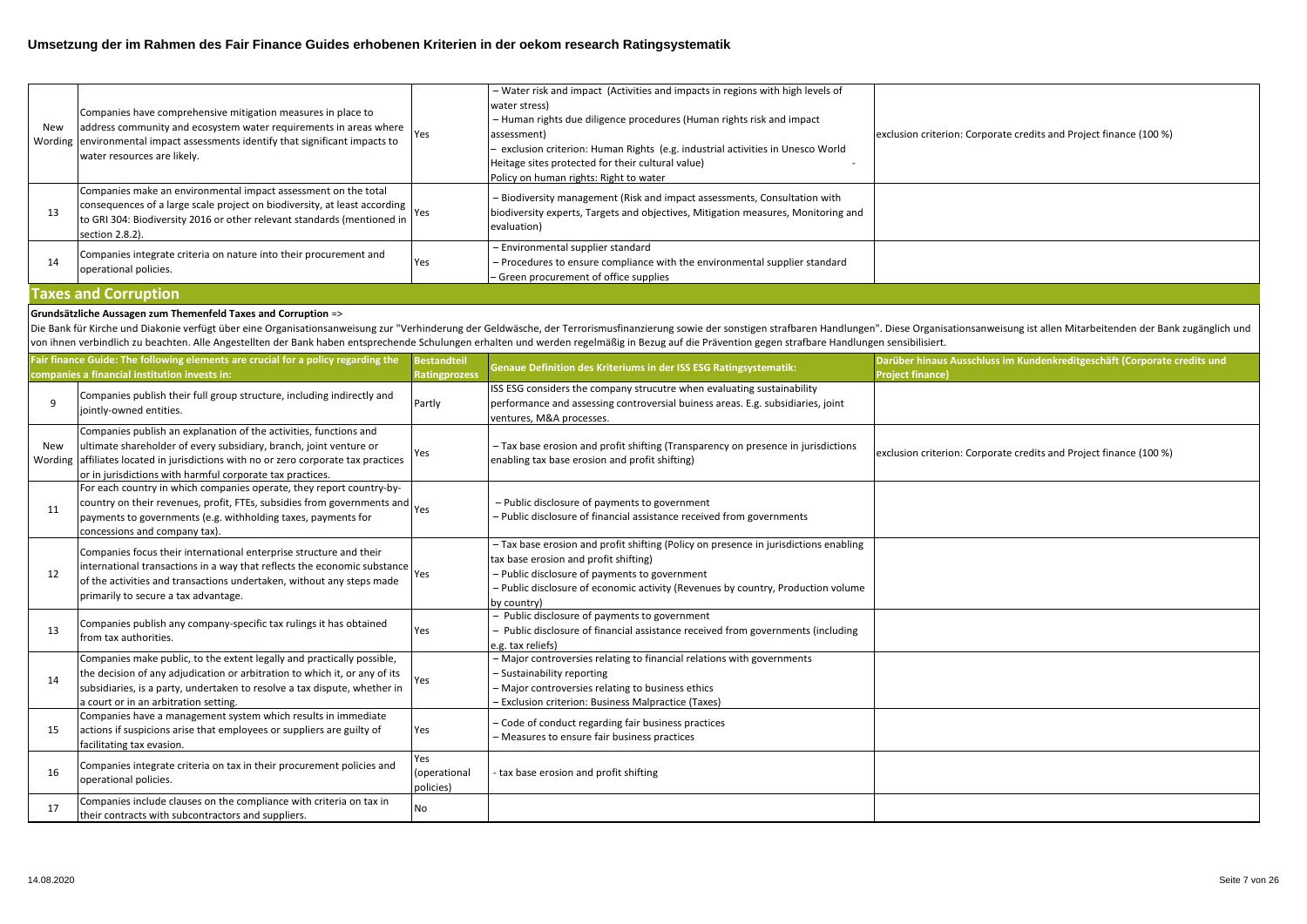| C <sub>7</sub> | Companies publicly disclose their ultimate beneficial owner or owners<br>including full name, date of birth, nationality, jurisdiction of residence,<br>number and categories of shares, and if applicable the proportion of<br>shareholding or control. | Partly | - Shareholder strucuture (disclosure of holder types); details on shareholders are<br>usually available to ISS ESG.                                                                                                                                                                                 |  |
|----------------|----------------------------------------------------------------------------------------------------------------------------------------------------------------------------------------------------------------------------------------------------------|--------|-----------------------------------------------------------------------------------------------------------------------------------------------------------------------------------------------------------------------------------------------------------------------------------------------------|--|
| C8             | Offering, promising, giving and requiring, either directly or indirectly,<br>bribes and other undue advantages in order to acquire and to maintain  Yes<br>assignments and other undue advantages, is unacceptable.                                      |        | Ausschluss von kontroversen Geschäftspraktiken: Als Verstoß gelten Fälle massiver<br>Missachtung von gesetzlichen Vorschriften oder allgemein anerkannter<br>Wohlverhaltensregeln im Bereich der Korruption, zum Beispiel durch die Annahme<br>von Bestechungsgeldern sowie die Bestechung Dritter. |  |
| C <sub>9</sub> | Companies have a management system which results in immediate<br>actions if suspicions arise that employees or suppliers are guilty of<br>corruption.                                                                                                    | Yes    | Code of conduct regarding fair business practices, "Measures to ensure fair<br>business practices"                                                                                                                                                                                                  |  |
| C10            | Companies report on their participation in the decision-making<br>processes of international norms and legislation (lobby practices).                                                                                                                    | Yes    | Transparency on participation in public policy making and lobbying activities                                                                                                                                                                                                                       |  |
| C11            | Companies integrate criteria on corruption in their procurement<br>policies and operational policies.                                                                                                                                                    | Yes    | - Code of business ethics: Corruption<br>- Compliance procedures: Third party anti-corruption due diligence                                                                                                                                                                                         |  |
| C12            | Companies include clauses on the compliance with criteria on<br>corruption in their contracts with subcontractors and suppliers.                                                                                                                         | res    | - Compliance procedures: Third party anti-corruption due diligence                                                                                                                                                                                                                                  |  |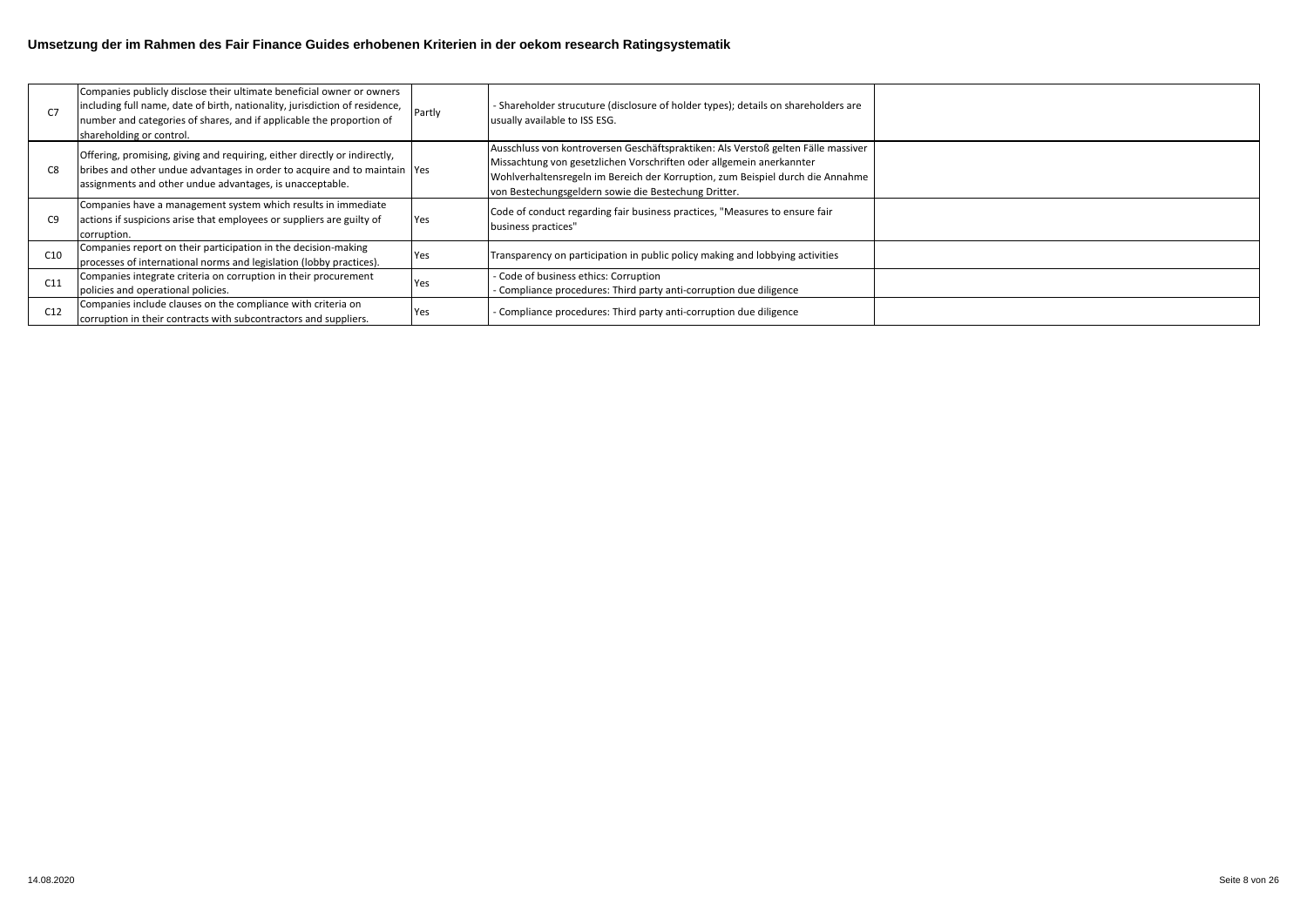| Arms |                                                                                                                                                                                                                                                          |                    |                                                                                                                                                                                                                                                                                                                                       |                                                                          |  |
|------|----------------------------------------------------------------------------------------------------------------------------------------------------------------------------------------------------------------------------------------------------------|--------------------|---------------------------------------------------------------------------------------------------------------------------------------------------------------------------------------------------------------------------------------------------------------------------------------------------------------------------------------|--------------------------------------------------------------------------|--|
|      | Fair finance Guide: The following elements are crucial for a policy regarding the                                                                                                                                                                        | <b>Bestandteil</b> | <b>Genaue Definition des Kriteriums in der ISS ESG Ratingsystematik:</b>                                                                                                                                                                                                                                                              | Darüber hinaus Ausschluss im Kundenkreditgeschäft (Corporate credits und |  |
|      | companies a financial institution invests in:                                                                                                                                                                                                            | Ratingprozess      |                                                                                                                                                                                                                                                                                                                                       | <b>Project finance)</b>                                                  |  |
| 1    | Use, production, development, maintenance, testing, stockpiling of and<br>trade in in anti-personal landmines, including key components of<br>landmines, is unacceptable.                                                                                | Yes                | - Exclusion criterion: military (producers banned weapons)                                                                                                                                                                                                                                                                            | exclusion criterion: Corporate credits and Project finance (100 %)       |  |
| 2    | Use, production, development, maintenance, testing, stockpiling of and<br>trade in cluster munitions, including key components of cluster<br>munitions, is unacceptable.                                                                                 | Yes                | - Exclusion criterion: military (producers banned weapons)                                                                                                                                                                                                                                                                            | exclusion criterion: Corporate credits and Project finance (100 %)       |  |
| 3    | Use, production, development, maintenance, testing, stockpiling of and<br>trade in nuclear weapons, including key components of nuclear<br>weapons, in or to countries that have not ratified the Non-proliferation<br>Treaty is unacceptable.           | Yes                | - Exclusion criterion: military (producers banned weapons)                                                                                                                                                                                                                                                                            | exclusion criterion: Corporate credits and Project finance (100 %)       |  |
| 4    | Use, production, development, maintenance, testing, stockpiling of and<br>trade in nuclear weapons, including key components of nuclear<br>weapons, is unacceptable.                                                                                     | Yes                | - Exclusion criterion: military (producers banned weapons)                                                                                                                                                                                                                                                                            | exclusion criterion: Corporate credits and Project finance (100 %)       |  |
| 5    | Use, production, development, maintenance, testing, stockpiling of and<br>trade in chemical weapons, including key components of chemical<br>weapons, is unacceptable.                                                                                   | Yes                | - Exclusion criterion: military (producers banned weapons)                                                                                                                                                                                                                                                                            | exclusion criterion: Corporate credits and Project finance (100 %)       |  |
| 6    | Use, production, development, maintenance, testing, stockpiling of and<br>trade in biological weapons, including key components of biological<br>weapons, is unacceptable.                                                                               | Yes                | - Exclusion criterion: military (producers banned weapons)                                                                                                                                                                                                                                                                            | exclusion criterion: Corporate credits and Project finance (100 %)       |  |
| 7    | Use, production, development, maintenance, testing, stockpiling of and<br>trade in lethal autonomous weapons systems (LAWS), including<br>components designed for LAWS, is unacceptable.                                                                 | Partly             | The production and trade of LAWs is unacceptable. This is covered by 'military<br>products'. Currently, no clear definition exists on an international accepted level as<br>to what systems qualify as LAWs within the supply chain / production of key<br>components. KD-Bank and ISS are in intense discussions to find a solution. |                                                                          |  |
| 8    | Goods that are essential for military purposes, but can also be used for<br>civilian products ('dual-use' goods), are considered as military goods<br>when they have a non-civilian purpose.                                                             | No                 |                                                                                                                                                                                                                                                                                                                                       |                                                                          |  |
| 9    | Supply of arms and weapons systems, military transport systems, and<br>other military goods to countries that are under a United Nations or<br>relevantmultilateral arms embargo, is unacceptable.                                                       | Yes                | Exclusion criterion: supply of military goods (> 5 % of net sales)                                                                                                                                                                                                                                                                    | exclusion criterion: Corporate credits and Project finance (100 %)       |  |
| 10   | Supply of arms and weapons systems, military transport systems, and<br>other military goods is unacceptable if there is an overriding risk that<br>the arms will be used for serious violation of international human rights<br>and humanitarian rights. | Yes                | Exclusion criterion: supply of military goods (> 5 % of net sales)                                                                                                                                                                                                                                                                    | exclusion criterion: Corporate credits and Project finance (100 %)       |  |
| 11   | Supply of arms and weapons systems, military transport systems, and<br>other military goods to countries that violate human rights, is<br>unacceptable.                                                                                                  | Yes                | Exclusion criterion: supply of military goods (> 5 % of net sales)                                                                                                                                                                                                                                                                    | exclusion criterion: Corporate credits and Project finance (100 %)       |  |
| 12   | Supply of arms and weapon systems, military transport systems, and<br>other military goods to parties involved in conflict is unacceptable,<br>unless to parties acting in accordance with a UN Security Council<br>resolution.                          | Yes                | Exclusion criterion: supply of military goods (> 5 % of net sales)                                                                                                                                                                                                                                                                    | exclusion criterion: Corporate credits and Project finance (100 %)       |  |
| 13   | Supply of arms and weapons systems, military transport systems, and<br>other military goods to countries that are sensitive to corruption, is<br>unacceptable.                                                                                           | Yes                | Exclusion criterion: supply of military goods (> 5 % of net sales)                                                                                                                                                                                                                                                                    | exclusion criterion: Corporate credits and Project finance (100 %)       |  |
| 14   | Supply of arms and weapons systems, military transport systems, and<br>other military goods to countries having a failed or fragile state, is<br>unacceptable                                                                                            | Yes                | Exclusion criterion: supply of military goods (> 5 % of net sales)                                                                                                                                                                                                                                                                    | exclusion criterion: Corporate credits and Project finance (100 %)       |  |
| 15   | Supply of arms and weapons systems, military transport systems, and<br>other military goods to countries that spend a disproportionate part of<br>their budget on purchases of arms, is unacceptable.                                                    | Yes                | - Exclusion criterion: supply of military goods (> 5 % of net sales)                                                                                                                                                                                                                                                                  | exclusion criterion: Corporate credits and Project finance (100 %)       |  |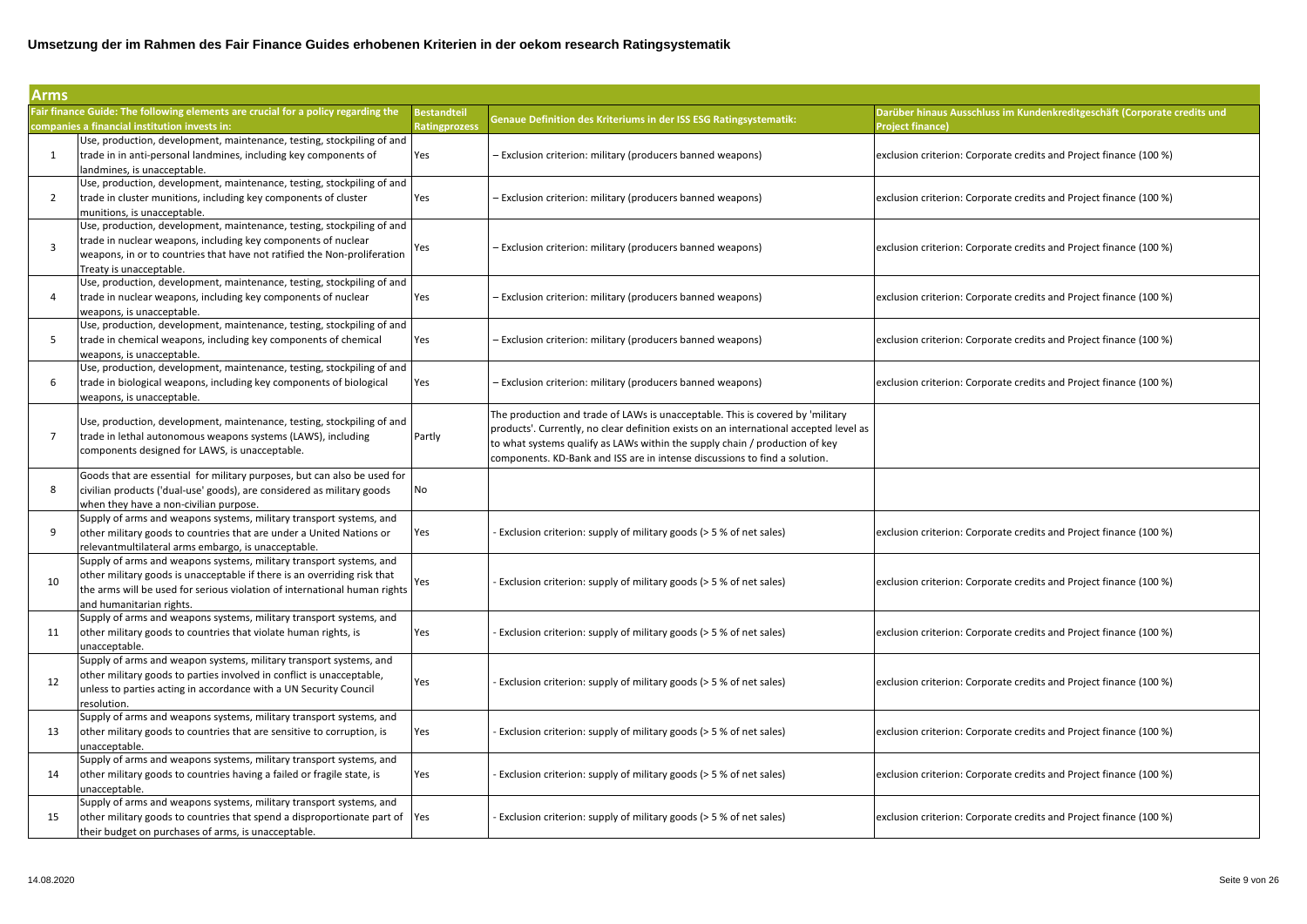|                | The policy does not mention exceptions for certain types of investment,<br>financing and/or asset classes of the financial institution.                                                                                                           | Yes                                 |                                                                                                                                                                                                                                                                                                                                                              | exclusion criterion: Corporate credits and Project finance (100 %)                                                     |
|----------------|---------------------------------------------------------------------------------------------------------------------------------------------------------------------------------------------------------------------------------------------------|-------------------------------------|--------------------------------------------------------------------------------------------------------------------------------------------------------------------------------------------------------------------------------------------------------------------------------------------------------------------------------------------------------------|------------------------------------------------------------------------------------------------------------------------|
|                | The policy does not mention exceptions for activities or projects that<br>are not related to the production of weapons.                                                                                                                           | Yes                                 |                                                                                                                                                                                                                                                                                                                                                              | exclusion criterion: Corporate credits and Project finance (100 %)                                                     |
| Forestrv       |                                                                                                                                                                                                                                                   |                                     |                                                                                                                                                                                                                                                                                                                                                              |                                                                                                                        |
|                | Fair finance Guide: The following elements are crucial for a policy regarding the<br>companies a financial institution invests in:                                                                                                                | <b>Bestandteil</b><br>Ratingprozess | Genaue Definition des Kriteriums in der ISS ESG Ratingsystematik:                                                                                                                                                                                                                                                                                            | Darüber hinaus Ausschluss im Kundenkreditgeschäft (Corporate credits und<br><b>Project finance)</b>                    |
| 1              | Forest construction companies identify and protect the High<br>Conservation Value (HCV) areas within the forests they manage.                                                                                                                     | Yes                                 | - Forest/plantation management                                                                                                                                                                                                                                                                                                                               | Corporate credits and Project finance: exclusion of companies in the forestry<br>sector by articles of the association |
| 3              | Companies throughout the wood supply chain prevent the use of<br>illegally cut and traded timber.                                                                                                                                                 | Yes                                 | - Sourcing of fresh wood/fibre (Measures to exclude procurement of fresh<br>wood/fibre from unsustainable sources)                                                                                                                                                                                                                                           | Corporate credits and Project finance: exclusion of companies in the forestry<br>sector by articles of the association |
| $\overline{4}$ | Pulp and paper factories restrict the use of chemicals and the pollution<br>of soil, water and air by making use of the best available techniques.                                                                                                | Yes                                 | - Requirements regarding wastewater treatment at mills<br>- Measures regarding reduction / responsible use of controversial chemicals<br>- Use of environmentally preferable bleaching processes<br>- Policy on sustainable forest/plantation management<br>- Measures regarding sustainable forest/plantation management                                    | Corporate credits and Project finance: exclusion of companies in the forestry<br>sector by articles of the association |
| 5              | Companies respect the rights of local and indigenous communities on<br>the fair and equal use of forests.                                                                                                                                         | Yes                                 | - Policy on human rights (Indigenous peoples and traditional livelihoods)                                                                                                                                                                                                                                                                                    | Corporate credits and Project finance: exclusion of companies in the forestry<br>sector by articles of the association |
| 6              | Companies prevent conflicts over land rights and acquire natural<br>resources only by engaging in meaningful consultation with local<br>communities and obtaining free, prior and informed consent (FPIC)<br>when it concerns indigenous peoples. | Yes                                 | - Policy on human rights (e.g. resettlement and compensation; indigenous peoples Corporate credits and Project finance: exclusion of companies in the forestry<br>and traditional livelihoods)                                                                                                                                                               | sector by articles of the association                                                                                  |
| 7              | Companies prevent conflict over land rights and acquire natural<br>resources only with free, prior and informed consent (FPIC) of peoples<br>with customary tenure rights.                                                                        | Yes                                 | - Policy on human rights (e.g. resettlement and compensation; indigenous peoples Corporate credits and Project finance: exclusion of companies in the forestry<br>and traditional livelihoods)                                                                                                                                                               | sector by articles of the association                                                                                  |
| 8              | Production forests and timber plantations are certified according to the<br>criteria of the Forest Stewardship Council (FSC).                                                                                                                     | Yes                                 | Forest/plantation area certified to sustainable forest management standards,<br>including FSC certification. This indicator assesses the percentage of wood<br>(products) sold/produced by the company certified to sustainable forest<br>management standards.                                                                                              | Corporate credits and Project finance: exclusion of companies in the forestry<br>sector by articles of the association |
| $\mathsf{q}$   | Production chains of timber traders and companies in the wood<br>product chain (including pulp, paper, veneer, furniture) are certified<br>according to the FSC Chain of Custody criteria.                                                        | Yes                                 | - Procurement of fresh wood/fibre certified to sustainable forest management<br>standards<br>Forest/plantation area certified to sustainable forest management standards,<br>including FSC certification. This indicator assesses the percentage of wood<br>(products) sold/produced by the company certified to sustainable forest<br>management standards. | Corporate credits and Project finance: exclusion of companies in the forestry<br>sector by articles of the association |
| 11             | Companies publish a sustainability report that may contain (a number<br>of) the Standard Disclosures from the GRI G4 Sustainability Reporting<br>Guidelines.                                                                                      | Yes                                 | - Sustainability reporting (Reporting topics, Reporting quality, Assurance of<br>reporting)<br>Der GRI-Standard hat die Entwicklung der Reserach-Methodik stark geprägt. Eine<br>Konformität kann sich positiv in der Bewertung eines Unternehmens<br>widerspiegeln. Andere Reportings können jedoch ebenso berücksichtigt werden.                           | Corporate credits and Project finance: exclusion of companies in the forestry<br>sector by articles of the association |
| 12             | Large enterprises and multinational enterprises publish a sustainability<br>report that is set up in accordance with the GRI G4 Sustainability<br>Reporting Guidelines.                                                                           | Yes                                 | - Sustainability reporting (Reporting topics, Reporting quality, Assurance of<br>reporting)                                                                                                                                                                                                                                                                  | Corporate credits and Project finance: exclusion of companies in the forestry<br>sector by articles of the association |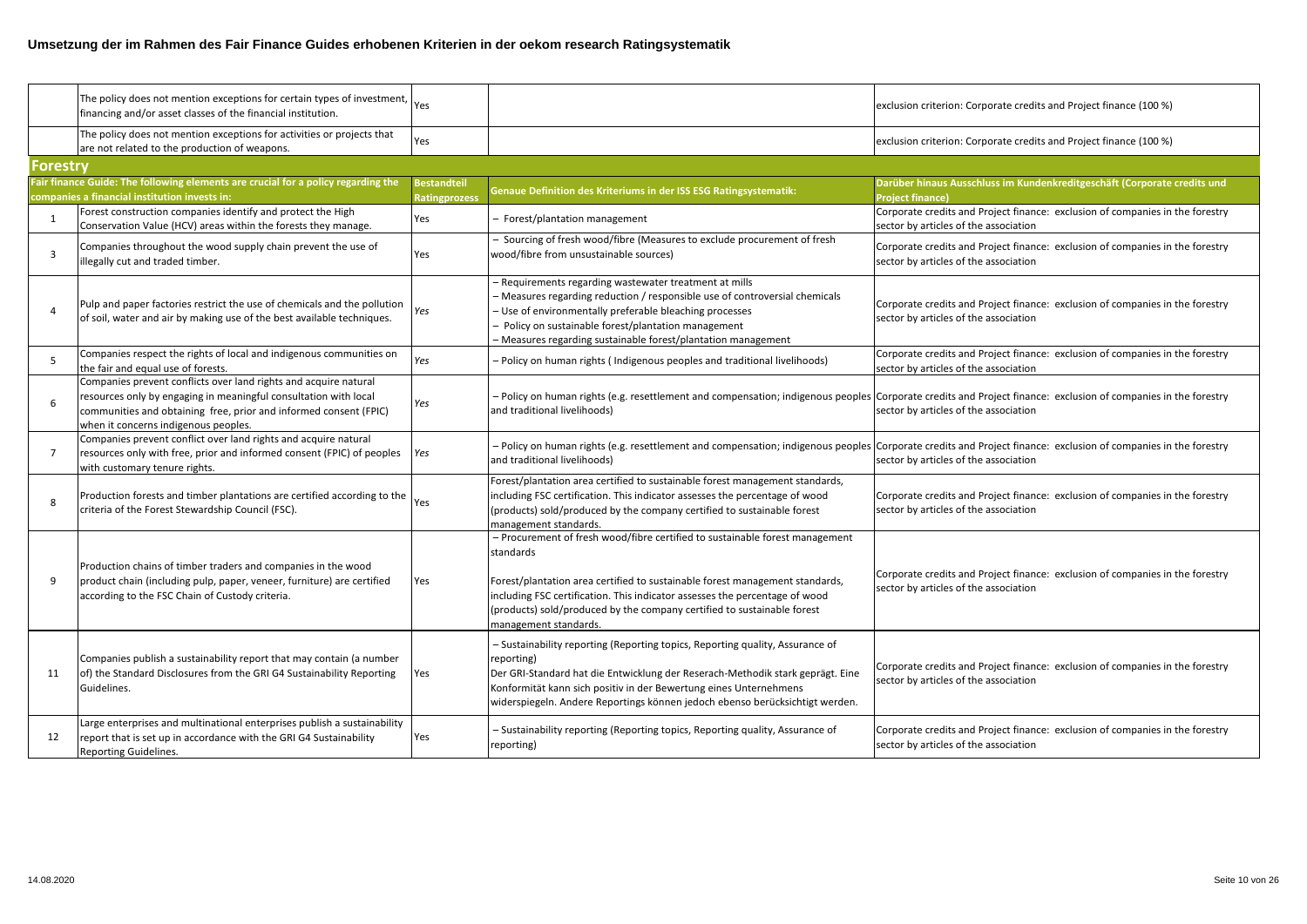| 13             | Companies integrate social, economic and environmental criteria in<br>their procurement and operational policies.                                                                                                                                                | Yes                 | - Environmental supplier standard<br>- Procedures to ensure compliance with the environmental supplier standard<br>- Supplier standards with regard to labour rights and working conditions<br>- Procedures to ensure compliance with supplier standards on labour rights and<br>working conditions<br>- Measures to enable key suppliers to safeguard labour rights and improve<br>working conditions | Corporate credits and Project finance: exclusion of companies in the forestry<br>sector by articles of the association |
|----------------|------------------------------------------------------------------------------------------------------------------------------------------------------------------------------------------------------------------------------------------------------------------|---------------------|--------------------------------------------------------------------------------------------------------------------------------------------------------------------------------------------------------------------------------------------------------------------------------------------------------------------------------------------------------------------------------------------------------|------------------------------------------------------------------------------------------------------------------------|
| Food           |                                                                                                                                                                                                                                                                  |                     |                                                                                                                                                                                                                                                                                                                                                                                                        |                                                                                                                        |
|                | Fair finance Guide: The following elements are crucial for a policy regarding the                                                                                                                                                                                | <b>Bestandteil</b>  | Genaue Definition des Kriteriums in der ISS ESG Ratingsystematik:                                                                                                                                                                                                                                                                                                                                      | Darüber hinaus Ausschluss im Kundenkreditgeschäft (Corporate credits und                                               |
|                | companies a financial institution invests in:                                                                                                                                                                                                                    | <b>atingprozess</b> |                                                                                                                                                                                                                                                                                                                                                                                                        | <b>Project finance</b>                                                                                                 |
| 1              | Companies respect the right to adequate food.                                                                                                                                                                                                                    | Yes                 | - Policy on human rights                                                                                                                                                                                                                                                                                                                                                                               | Corporate credits and Project finance: exclusion of companies in the food sector<br>by articles of the association     |
| $\overline{2}$ | Companies respect the ILO Declaration on Fundamental Principles and<br>Rights at Work.                                                                                                                                                                           | Yes                 | see "Labour rights" folder                                                                                                                                                                                                                                                                                                                                                                             | Corporate credits and Project finance: exclusion of companies in the food sector<br>by articles of the association     |
| $\overline{3}$ | Companies prevent conflicts over land rights and acquire natural<br>resources only by engaging in meaningful consultation with local<br>communities and obtaining free, prior and informed consent (FPIC)<br>when it concerns indigenous peoples.                | Yes                 | - Policy on human rights (e.g. resettlement and compensation; indigenous peoples Corporate credits and Project finance: exclusion of companies in the food sector<br>and traditional livelihoods)                                                                                                                                                                                                      | by articles of the association                                                                                         |
| 4              | Companies prevent conflict over land rights and acquire natural<br>resources only with free, prior and informed consent (FPIC) of peoples<br>with customary tenure rights.                                                                                       | Yes                 | - Policy on human rights (e.g. resettlement and compensation; indigenous peoples Corporate credits and Project finance: exclusion of companies in the food sector<br>and traditional livelihoods)                                                                                                                                                                                                      | by articles of the association                                                                                         |
| 5              | Companies prevent negative impacts on protected areas that fall under<br>the categories I-IV of the International Union for Conservation of<br>Nature (IUCN) within their business operations and the areas they<br>manage.                                      | Yes                 | - Policy on sustainable agricultural practices in company and supply chain<br>- Measures to promote sustainable agricultural practices in company and supply<br>chain<br>- Stock farming in company and supply chain: Measures to ensure sustainable<br>animal feed<br>- Measures to ensure sustainable fish farming in company and supply chain                                                       | Corporate credits and Project finance: exclusion of companies in the food sector<br>by articles of the association     |
| 6              | Companies prevent negative impact on UNESCO World Heritage sites.                                                                                                                                                                                                | Yes                 | - Policy on sustainable agricultural practices in company and supply chain<br>- Measures to promote sustainable agricultural practices in company and supply<br>chain<br>- Stock farming in company and supply chain: Measures to ensure sustainable<br>animal feed<br>- Measures to ensure sustainable fish farming in company and supply chain                                                       | Corporate credits and Project finance: exclusion of companies in the food sector<br>by articles of the association     |
| $\overline{7}$ | Companies prevent negative impacts on protected areas that fall under<br>the Ramsar Convention on Wetlands within their business operations<br>and the areas they manage.                                                                                        | Yes                 | - Policy on sustainable agricultural practices in company and supply chain<br>- Measures to promote sustainable agricultural practices in company and supply<br>chain<br>- Stock farming in company and supply chain: Measures to ensure sustainable<br>animal feed<br>- Measures to ensure sustainable fish farming in company and supply chain                                                       | Corporate credits and Project finance: exclusion of companies in the food sector<br>by articles of the association     |
| 8              | Activities in the field of genetic materials and genetic engineering only<br>take place if they meet the permission and processing requirements<br>described in the UN Convention on Biological Diversity and the related<br>Bonn Guidelines or Nagoya Protocol. | Yes                 | - Environmental aspects of products (Genetic modification)<br>- Policy on human rights (Genetic resources and traditional knowledge)<br>- Policy on genetically modified trees<br>- Policy on the use of genetically modified cotton<br>- Policy on the use of ingredients derived from genetically modified raw materials                                                                             | Corporate credits and Project finance: exclusion of companies in the food sector<br>by articles of the association     |
| 9              | Production of, and trade in, living genetically modified organisms can<br>only take place if permission of the importing country has been<br>obtained and all requirements of the Cartagena Protocol have been<br>met.                                           | No                  |                                                                                                                                                                                                                                                                                                                                                                                                        | Corporate credits and Project finance: exclusion of companies in the food sector<br>by articles of the association     |
| 10             | Companies respect the Five Freedoms of animals.                                                                                                                                                                                                                  | Yes                 | - Stock farming in company and supply chain: Measures to ensure animal welfare<br>on the farm, during transport and slaughter or killing                                                                                                                                                                                                                                                               | Corporate credits and Project finance: exclusion of companies in the food sector<br>by articles of the association     |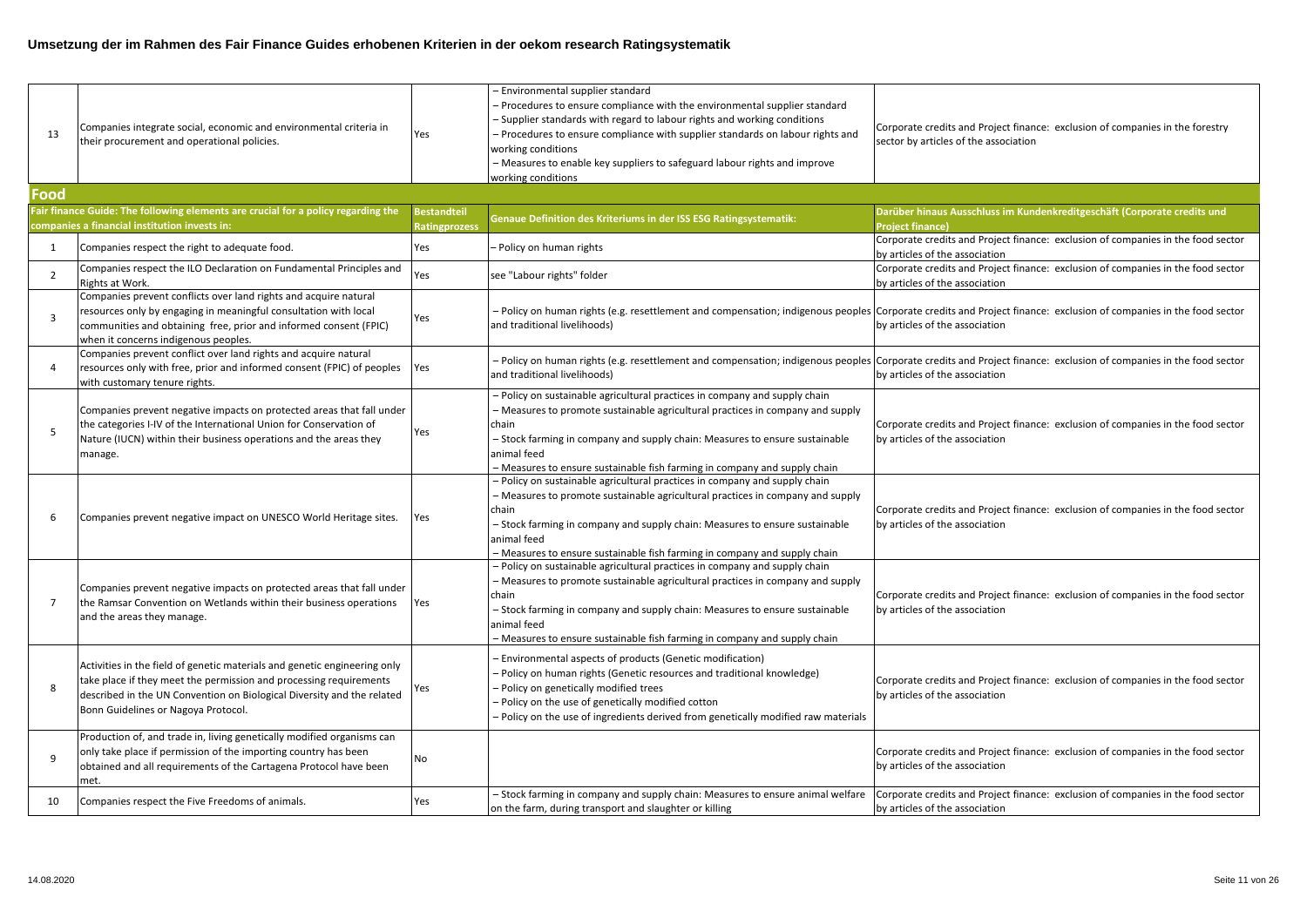| 11 | Very restricted housing methods for calves (in crates), hens (in battery<br>cages) and sows (in feeding cubicles) are unacceptable.                                 | Yes | - Animal welfare standards (a Breeds, b Living environment, c Mutilation, d Feed<br>and medication, e Transportation, f slaughter)<br>- Measures to ensure and promote animal welfare (a Procedures to ensure animal<br>welfare on the farm, during transport and slaughter, b Promoting knowledge and<br>innvoation regarding animal welfare)<br>- Major controversies relating to animal welfare                                                                                                                                                                | exclusion criterion: Corporate credits and Project finance (100 %)                                                 |
|----|---------------------------------------------------------------------------------------------------------------------------------------------------------------------|-----|-------------------------------------------------------------------------------------------------------------------------------------------------------------------------------------------------------------------------------------------------------------------------------------------------------------------------------------------------------------------------------------------------------------------------------------------------------------------------------------------------------------------------------------------------------------------|--------------------------------------------------------------------------------------------------------------------|
| 12 | Companies reduce the time limit of animal transport to a maximum of 8<br>hours.                                                                                     | Yes | - Animal welfare standards (e Transportation)                                                                                                                                                                                                                                                                                                                                                                                                                                                                                                                     | Corporate credits and Project finance: exclusion of companies in the food sector<br>by articles of the association |
| 13 | Companies apply a prudent use of antimicrobial medicines (antibiotics)<br>in food-producing animals in order to minimize antimicrobial resistance.                  |     |                                                                                                                                                                                                                                                                                                                                                                                                                                                                                                                                                                   |                                                                                                                    |
| 14 | Companies reduce their direct and indirect greenhouse gas emissions.                                                                                                | Yes | - Greenhouse gas emission reduction targets and action plans<br>Greenhouse gas emission intensity                                                                                                                                                                                                                                                                                                                                                                                                                                                                 | Corporate credits and Project finance: exclusion of companies in the food sector<br>by articles of the association |
| 15 | Companies reduce their direct and indirect emission of harmful<br>substances, such as particulate matter, nitrogen oxide and ammonia.                               | Yes | - Greenhouse gas emission reduction targets relating to agricultural production<br>along the value chain<br>- Measures to reduce climate impacts of agricultural production along the value<br>chain<br>- Major controversies relating to the climate impact of agricultural production<br>along the value chain<br>- Greenhouse gas emission intensity (agricultural production)<br>- COD emission intensity<br>- Waste intensity                                                                                                                                | Corporate credits and Project finance: exclusion of companies in the food sector<br>by articles of the association |
| 16 | Conversion of peatland and high-carbon stocks for agricultural<br>development is unacceptable                                                                       | Yes | - Greenhouse gas emission reduction targets relating to agricultural production<br>along the value chain<br>- Measures to reduce climate impacts of agricultural production along the value<br>chain<br>- Major controversies relating to the climate impact of agricultural production<br>along the value chain                                                                                                                                                                                                                                                  | exclusion criterion: Corporate credits and Project finance (100 %)                                                 |
| 17 | Companies contribute to an ambitious, time-bound shift from animal<br>protein to plant and alternative proteins in order to decrease animal<br>protein consumption. |     |                                                                                                                                                                                                                                                                                                                                                                                                                                                                                                                                                                   |                                                                                                                    |
| 18 | Companies minimise use of pesticides.                                                                                                                               | Yes | - Policy on sustainable agricultural practices in company and supply chain<br>- Measures to promote sustainable agricultural practices in company and supply<br>chain<br>- Stock farming in company and supply chain: Measures to ensure sustainable<br>animal feed<br>- Measures to ensure sustainable fish farming in company and supply chain                                                                                                                                                                                                                  | Corporate credits and Project finance: exclusion of companies in the food sector<br>by articles of the association |
| 18 | Companies use as little water as possible.                                                                                                                          | Yes | - Position on water conservation in agricultural production along the value chain<br>- Measures to ensure water conservation in agricultural production along the<br>value chain<br>- Major controversies relating to water conservation in agricultural production<br>along the value chain<br>Policy on sustainable agricultural practices in company and supply chain<br>- Measures to promote sustainable agricultural practices in company and supply<br>chain<br>- Stock farming in company and supply chain: Measures to ensure sustainable<br>animal feed | Corporate credits and Project finance: exclusion of companies in the food sector<br>by articles of the association |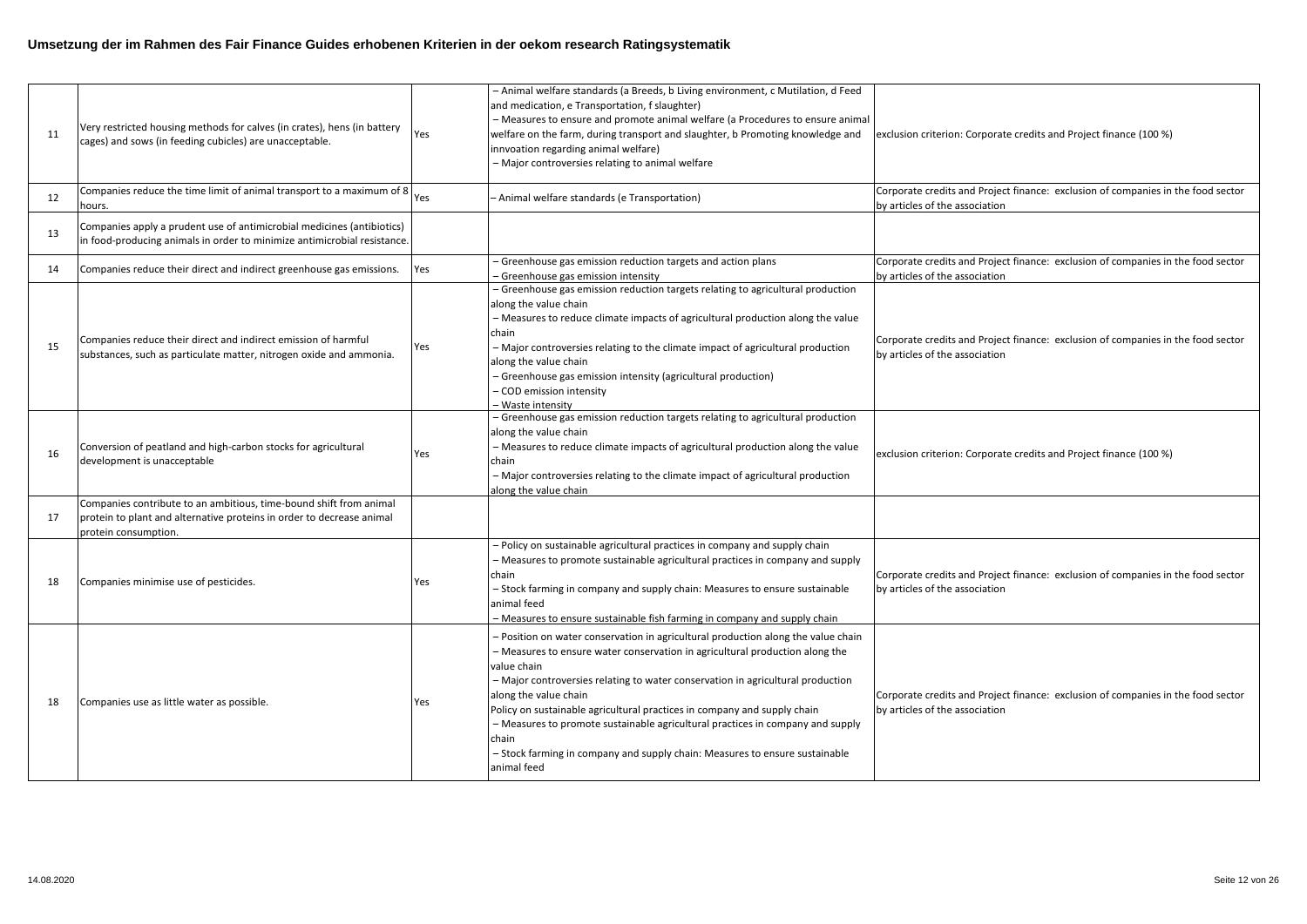| 19 | Companies minimise use of water.                                                                                                                                             | Yes | Position on water conservation in agricultural production along the value chain",<br>Measures to ensure water conservation in agricultural production along the value<br>chain", "Major controversies relating to water conservation in agricultural<br>production along the value chain", "Policy on sustainable agricultural practices in<br>company and supply chain", "Measures to promote sustainable agricultural<br>practices in company and supply chain", "Stock farming in company and supply<br>chain: Measures to ensure sustainable animal feed" | Über die im Nachhaltigkeitsfilter genannten Branchen hinaus, schließen wir daher<br>u.a. Kundenkredite und Projektfinanzierungen in folgenden Bereichen aus:<br>industrielle Nahrungsmittelproduktion |
|----|------------------------------------------------------------------------------------------------------------------------------------------------------------------------------|-----|---------------------------------------------------------------------------------------------------------------------------------------------------------------------------------------------------------------------------------------------------------------------------------------------------------------------------------------------------------------------------------------------------------------------------------------------------------------------------------------------------------------------------------------------------------------|-------------------------------------------------------------------------------------------------------------------------------------------------------------------------------------------------------|
| 20 | Companies prevent water pollution.                                                                                                                                           | Yes | - Soil and biodiversity management in agricultural production<br>- Impact of aquaculture and fisheries on aquatic ecosystems<br>- Measures to ensure sustainable aquaculture along the value chain<br>- COD emission intensity                                                                                                                                                                                                                                                                                                                                | Corporate credits and Project finance: exclusion of companies in the food sector<br>by articles of the association                                                                                    |
| 21 | Companies conduct water scarcity impact assessments and prevent<br>negative impacts in water scarce regions.                                                                 | Yes | - Water risk and impact (Activities and impacts in regions with high levels of water<br>stress, Freshwater use inventories, Freshwater use reduction targets and action<br>plans)                                                                                                                                                                                                                                                                                                                                                                             | Corporate credits and Project finance: exclusion of companies in the food sector<br>by articles of the association                                                                                    |
| 23 | Companies work with relevant standards and initiatives for raw<br>materials (mentioned in section 3.4.2).                                                                    | Yes | - Share of raw materials from certified organic farming<br>- Percentage of certified palm oil                                                                                                                                                                                                                                                                                                                                                                                                                                                                 | Corporate credits and Project finance: exclusion of companies in the food sector<br>by articles of the association                                                                                    |
| 24 | Companies are certified according to the criteria of the certification<br>schemes for raw materials (mentioned in section 3.4.2).                                            | Yes | - Share of raw materials from certified organic farming<br>- Percentage of certified palm oil                                                                                                                                                                                                                                                                                                                                                                                                                                                                 | Corporate credits and Project finance: exclusion of companies in the food sector<br>by articles of the association                                                                                    |
| 25 | Companies publish a sustainability report that may contain (a number<br>of) disclosures from the GRI Standards.                                                              | Yes | - Sustainability reporting<br>Der GRI-Standard hat die Entwicklung der Reserach-Methodik stark geprägt. Eine<br>Konformität kann sich positiv in der Bewertung eines Unternehmens<br>widerspiegeln. Andere Reportings können jedoch ebenso berücksichtigt werden.                                                                                                                                                                                                                                                                                             | Corporate credits and Project finance: exclusion of companies in the food sector<br>by articles of the association                                                                                    |
| 26 | Large enterprises and multinational enterprises publish a sustainability<br>report that is set up in accordance with the (Core or Comprehensive<br>option of) GRI Standards. | Yes | - Sustainability reporting (Reporting topics, Reporting quality, Assurance of<br>reporting)<br>Der GRI-Standard hat die Entwicklung der Reserach-Methodik stark geprägt. Eine<br>Konformität kann sich positiv in der Bewertung eines Unternehmens<br>widerspiegeln. Andere Reportings können jedoch ebenso berücksichtigt werden.                                                                                                                                                                                                                            | Corporate credits and Project finance: exclusion of companies in the food sector<br>by articles of the association                                                                                    |
| 27 | Companies integrate social, economic and environmental criteria in<br>their procurement and operational policies.                                                            | Yes | - Environmental supplier standard<br>- Procedures to ensure compliance with the environmental supplier standard<br>Green procurement of office supplies<br>- Supplier standards with regard to labour rights and working conditions<br>- Procedures to ensure compliance with supplier standards on labour rights and<br>working conditions<br>- Measures to enable key suppliers to safeguard labour rights and improve<br>working conditions                                                                                                                | Corporate credits and Project finance: exclusion of companies in the food sector<br>by articles of the association                                                                                    |
| 28 | Companies include clauses on the compliance with social, economic and<br>environmental criteria in their contracts with subcontractors and<br>suppliers.                     | Yes | - Environmental supplier standard<br>- Procedures to ensure compliance with the environmental supplier standard<br>Green procurement of office supplies<br>- Supplier standards with regard to labour rights and working conditions<br>- Procedures to ensure compliance with supplier standards on labour rights and<br>working conditions<br>- Measures to enable key suppliers to safeguard labour rights and improve<br>working conditions                                                                                                                | Corporate credits and Project finance: exclusion of companies in the food sector<br>by articles of the association                                                                                    |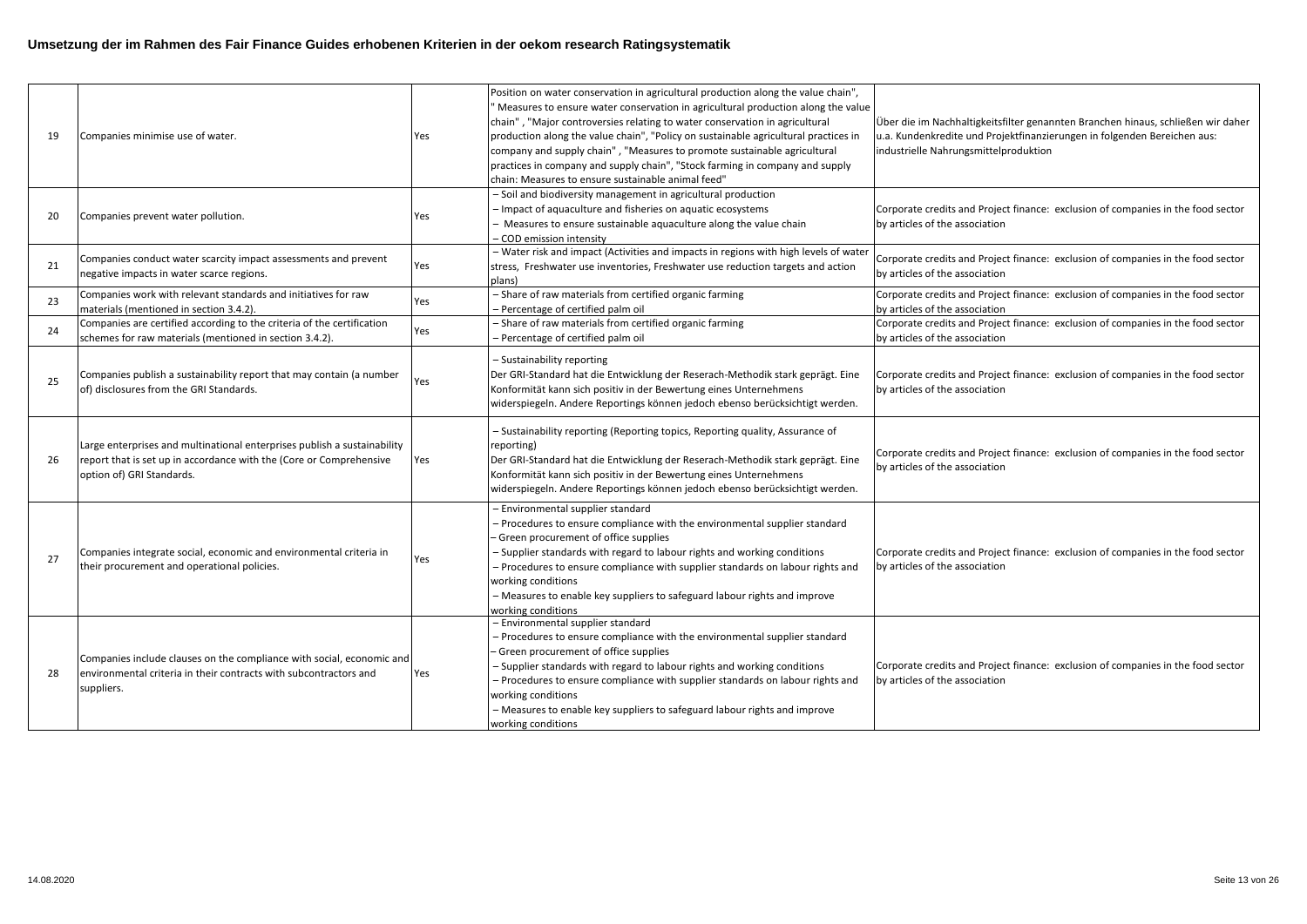|                         | <b>Mining</b>                                                                                                                                                |                                     |                                                                                                                                                                                                                                                                                                                                                                                                                                                                                                                                                                                                                                              |                                                                                                              |  |  |
|-------------------------|--------------------------------------------------------------------------------------------------------------------------------------------------------------|-------------------------------------|----------------------------------------------------------------------------------------------------------------------------------------------------------------------------------------------------------------------------------------------------------------------------------------------------------------------------------------------------------------------------------------------------------------------------------------------------------------------------------------------------------------------------------------------------------------------------------------------------------------------------------------------|--------------------------------------------------------------------------------------------------------------|--|--|
|                         | Fair finance Guide: The following elements are crucial for a policy regarding the<br>companies a financial institution invests in:                           | <b>Bestandteil</b><br>Ratingprozess | <b>Genaue Definition des Kriteriums in der ISS ESG Ratingsystematik:</b>                                                                                                                                                                                                                                                                                                                                                                                                                                                                                                                                                                     | Darüber hinaus Ausschluss im Kundenkreditgeschäft (Corporate credits und<br><b>Project finance)</b>          |  |  |
| -1                      | Companies prevent negative impact on protected areas that fall under<br>the categories I-IV of the International Union for Conservation of<br>Nature (IUCN). | Yes                                 | - Protected areas<br>a. Policy on activities in protected areas and further areas of particular importance<br>for biodiversity<br>b. Activities in protected areas and further areas of particular importance for<br>biodiversity<br>c. Disclosure of the number of projects within protected areas and further areas of<br>particular importance for biodiversity<br>- Biodiversity management<br>a. Risk and impact assessments<br>b. Consultation with biodiversity experts<br>c. Targets and objectives<br>d. Mitigation measures<br>e. Monitoring and evaluation                                                                        | Corporate credits and Project finance: exclusion of companies with business<br>segments in the mining sector |  |  |
| 2                       | Companies prevent negative impact on UNESCO World Heritage sites.                                                                                            | Yes                                 | - Protected areas<br>a. Policy on activities in protected areas and further areas of particular importance<br>for biodiversity<br>b. Activities in protected areas and further areas of particular importance for<br>biodiversity<br>c. Disclosure of the number of projects within protected areas and further areas of<br>particular importance for biodiversity<br>- Biodiversity management<br>a. Risk and impact assessments<br>b. Consultation with biodiversity experts<br>c. Targets and objectives<br>d. Mitigation measures<br>e. Monitoring and evaluation<br>- Policy on human rights<br>- Human rights due diligence procedures | Corporate credits and Project finance: exclusion of companies with business<br>segments in the mining sector |  |  |
| $\overline{\mathbf{3}}$ | Companies prevent negative impact on protected areas that fall under<br>the Ramsar Convention on Wetlands.                                                   | Yes                                 | - Protected areas<br>a. Policy on activities in protected areas and further areas of particular importance<br>for biodiversity<br>b. Activities in protected areas and further areas of particular importance for<br>biodiversity<br>c. Disclosure of the number of projects within protected areas and further areas of<br>particular importance for biodiversity<br>- Biodiversity management<br>a. Risk and impact assessments<br>b. Consultation with biodiversity experts<br>c. Targets and objectives<br>d. Mitigation measures<br>e. Monitoring and evaluation                                                                        | Corporate credits and Project finance: exclusion of companies with business<br>segments in the mining sector |  |  |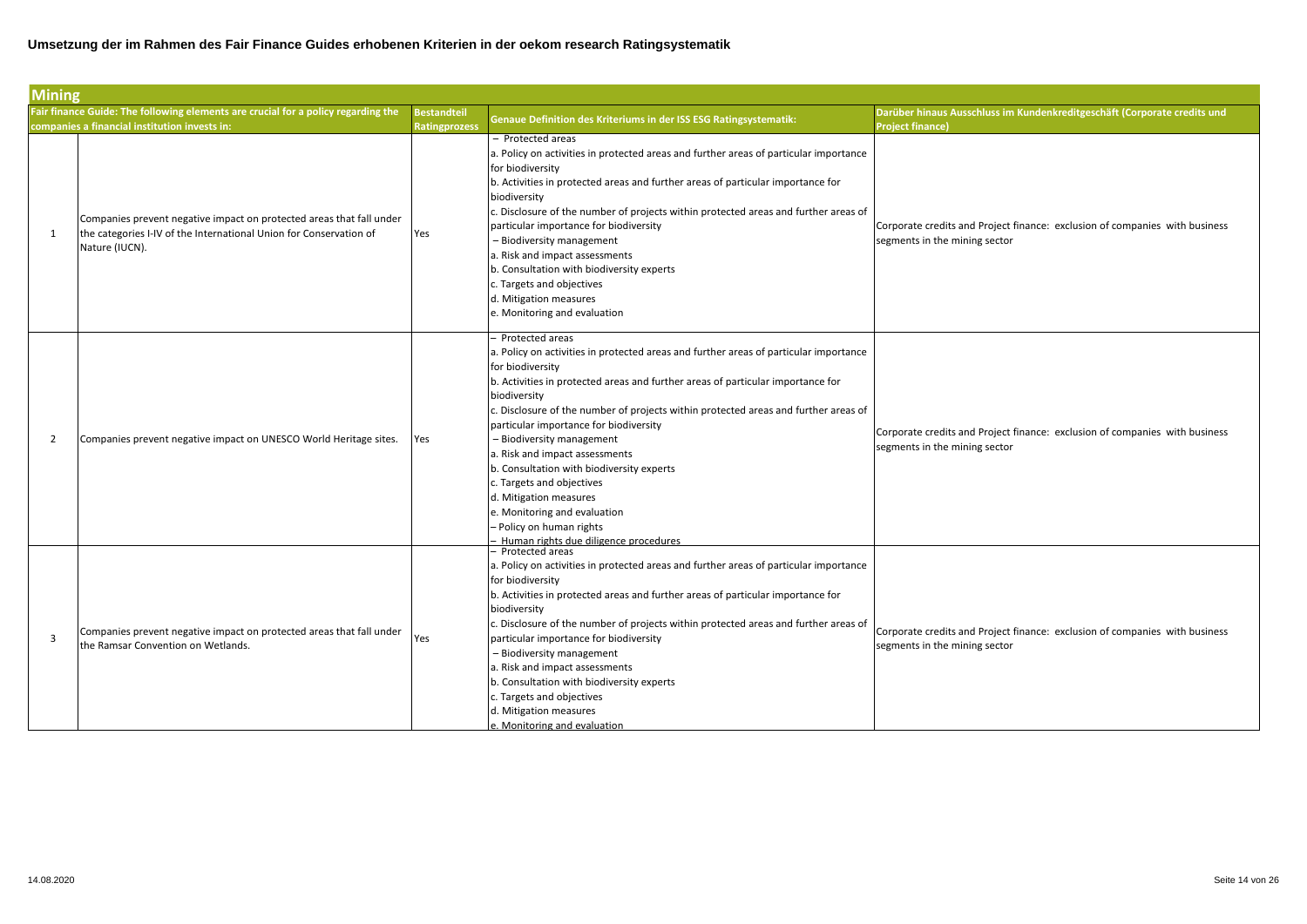| $\overline{4}$ | Companies mitigate the chance of accidents by making use of the best<br>available techniques and have a solid road map for crisis situations (a so-Yes<br>called 'contingency plan').                                                                       |                  | - Facility safety management<br>a. Responsibilities and training<br>b. Risk assessments<br>c. Performance monitoring and incident investigation<br>d. Inspections and maintenance<br>- Emergency response and preparedness<br>a. Emergency response plan<br>b. Emergency drills<br>c. Emergency cooperation<br>d. Crisis communication | Corporate credits and Project finance: exclusion of companies with business<br>segments in the mining sector |
|----------------|-------------------------------------------------------------------------------------------------------------------------------------------------------------------------------------------------------------------------------------------------------------|------------------|----------------------------------------------------------------------------------------------------------------------------------------------------------------------------------------------------------------------------------------------------------------------------------------------------------------------------------------|--------------------------------------------------------------------------------------------------------------|
| -5             | Companies do not operate in locations where the consequences of an<br>accident for the environment are unmanageable.                                                                                                                                        | Yes              | Exclusion criterion: controversial environmental practices                                                                                                                                                                                                                                                                             | Corporate credits and Project finance: exclusion of companies with business<br>segments in the mining sector |
| 6              | Companies reduce extractive waste and manage and process this in a<br>responsible way by adequately tracking, reviewing and acting to<br>improve their tailings risk management and by adopting a zero-failure<br>objective to tailings storage facilities. | Yes              | -Tailings and waste rock management<br>a. Asset integrity<br>b. Progressive tailings processing and treatment techniques<br>c. Safety and emergency preparedness<br>d. Acid Mine Drainage management                                                                                                                                   | Corporate credits and Project finance: exclusion of companies with business<br>segments in the mining sector |
| $\overline{7}$ | Riverine tailings disposal and sub-marine tailings disposal is<br>unacceptable.                                                                                                                                                                             | Yes              | Exclusion criterion: controversial environmental practices                                                                                                                                                                                                                                                                             | Corporate credits and Project finance: exclusion of companies with business<br>segments in the mining sector |
| $\mathbf{g}$   | Companies conduct water scarcity impact assessments and prevent<br>negative impacts in water scarce regions.                                                                                                                                                | Yes              | - Water risk and impact (Activities and impacts in regions with high levels of water<br>stress, Freshwater use inventories, Freshwater use reduction targets and action<br>plans)                                                                                                                                                      | Corporate credits and Project finance: exclusion of companies with business<br>segments in the mining sector |
| New            | Companies have comprehensive mitigation measures in place to<br>address community and ecosystem water requirements in areas where<br>Wording environmental impact assessments identify that significant impacts to<br>water resources are liklely.          | Yes              | - Water risk and impact (Activities and impacts in regions with high levels of<br>water stress)<br>- Policy on human rights (Right to water)<br>- Human rights due diligence procedures                                                                                                                                                | Corporate credits and Project finance: exclusion of companies with business<br>segments in the mining sector |
| 10             | Companies include the environmental and health effects of a mine<br>after ist closure in planes for the development of new mines.                                                                                                                           | Yes              | Standards for site closure, decommissioning and reclamation<br>a. Multi-stakeholder approach<br>b. Financial provisions<br>c. Environmental considerations                                                                                                                                                                             | Corporate credits and Project finance: exclusion of companies with business<br>segments in the mining sector |
| 11             | Companies ensure the complete recovery of ecosystems after<br>commercial activities have been completed, for all extractive industry<br>projects (i.e. this is included as an activity in the planning and the<br>budget of the project).                   | Yes              | - Standards for site closure, decommissioning and reclamation<br>- Percentage of projects with a mine closure plan in place<br>- Monitoring and evaluation of closed and/or decommissioned sites                                                                                                                                       | Corporate credits and Project finance: exclusion of companies with business<br>segments in the mining sector |
| 12             | Companies enhance small scale and artisanal mining that improves<br>sustainable economic and social development on a local level.                                                                                                                           | Yes (marginally) | - Policy on human rights (Traditional livelihoods)<br>Human rights due diligence procedures<br>- Community outreach and consultation<br>- Community involvement                                                                                                                                                                        | Corporate credits and Project finance: exclusion of companies with business<br>segments in the mining sector |
| 13             | Companies respect the ILO Declaration on Fundamental Principles and<br>Rights at work.                                                                                                                                                                      | Yes              | - Freedom of association<br>- Equal opportunities and non-discrimination<br>- Pay and benefits<br>- Worklife balance<br>- Health and safety<br>- Training                                                                                                                                                                              | Corporate credits and Project finance: exclusion of companies with business<br>segments in the mining sector |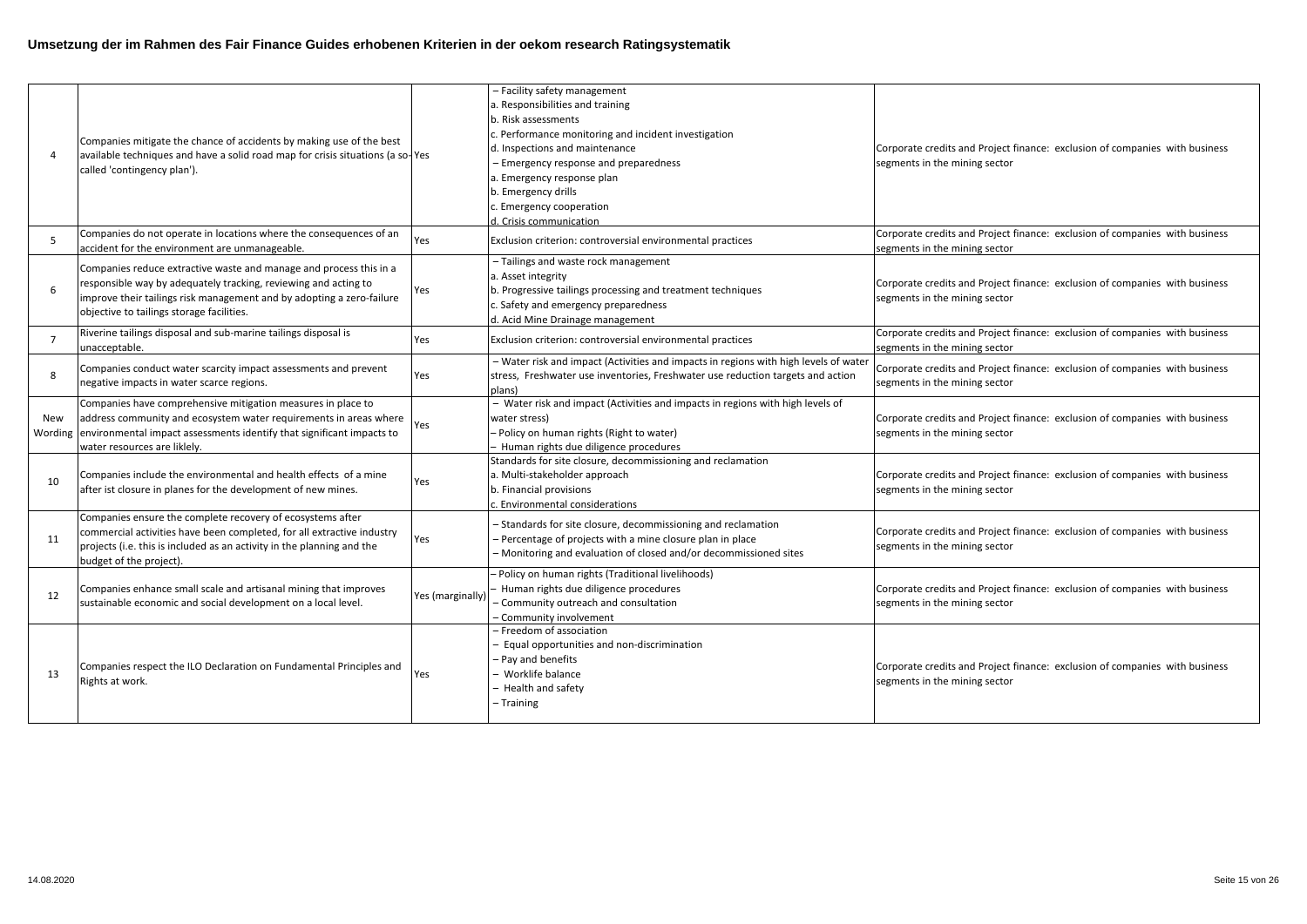| 14             | Companies prevent conflicts over land rights and acquire natural<br>resources only by engaging in meaningful consultation with local<br>communities and obtaining free, prior and informed consent (FPIC)<br>when it concerns indigenous peoples.  | Yes | - Policy on human rights<br>Human rights due diligence procedures<br>. Human rights risk and impact assessment<br>ii. Human rights trainings<br>iii. Integration of stakeholders in human rights management<br>iv. Monitoring and auditing<br>v. Grievance and remedies<br>- Community outreach and consultation                                                                                                                                                                                                                                                                                                                                                                                                                                                        | Corporate credits and Project finance: exclusion of companies with business<br>segments in the mining sector |
|----------------|----------------------------------------------------------------------------------------------------------------------------------------------------------------------------------------------------------------------------------------------------|-----|-------------------------------------------------------------------------------------------------------------------------------------------------------------------------------------------------------------------------------------------------------------------------------------------------------------------------------------------------------------------------------------------------------------------------------------------------------------------------------------------------------------------------------------------------------------------------------------------------------------------------------------------------------------------------------------------------------------------------------------------------------------------------|--------------------------------------------------------------------------------------------------------------|
| New<br>Wording | Companies prevent conflict over land rights and acquire natural<br>resources only with free, prior and informed consent (FPIC) of peoples<br>with customary tenure rights.                                                                         | Yes | - Policy on human rights (e.g. resettlement and compensation; indigenous peoples<br>and traditional livelihoods)<br>- Community outreach and consultation                                                                                                                                                                                                                                                                                                                                                                                                                                                                                                                                                                                                               | Corporate credits and Project finance: exclusion of companies with business<br>segments in the mining sector |
| 16             | Companies follow the Voluntary Principles on Security and Human<br>Rights for the security of their employees and company premises.                                                                                                                | Yes | - Policy on human rights                                                                                                                                                                                                                                                                                                                                                                                                                                                                                                                                                                                                                                                                                                                                                | Corporate credits and Project finance: exclusion of companies with business<br>segments in the mining sector |
| 17             | Companies have processes to enable the remediation of any adverse<br>human rights impact to which they cause or to which they contribute.                                                                                                          | Yes | - Policy on human rights<br>- Community outreach and consultation                                                                                                                                                                                                                                                                                                                                                                                                                                                                                                                                                                                                                                                                                                       | Corporate credits and Project finance: exclusion of companies with business<br>segments in the mining sector |
| 18             | Companies pay taxes owed in each country where they operate                                                                                                                                                                                        | Yes | - Tax base erosion and profit shifting<br>a Transfer pricing<br>b Presence in jurisdictions enabling tax base erosion and profit shifting<br>i Position on presence in jurisdictions enabling tax base erosion and profit shifting<br>ii Transparency on presence in jurisdictions enabling tax base erosion and profit<br>shifting:<br>- Public disclosure of payments to government<br>a Payments by country<br>b Types of payments<br>- Public disclosure of economic activity<br>a Employees by country:<br>b Revenues by country:<br>c Profits by country:<br>- Public disclosure of financial assistance received from governments<br>- Major controversies relating to financial relations with governments<br>- Major controversies relating to business ethics | Corporate credits and Project finance: exclusion of companies with business<br>segments in the mining sector |
| 19             | For each country in which companies operate, they report country-by-<br>country on their revenues, FTEs, subsidies received from governments<br>and payments to governments (e.g. withholding taxes, payments for<br>concessions and company tax). | Yes | - Public disclosure of payments to government<br>- Public disclosure of financial assistance received from governments                                                                                                                                                                                                                                                                                                                                                                                                                                                                                                                                                                                                                                                  | Corporate credits and Project finance: exclusion of companies with business<br>segments in the mining sector |
| 20             | Offering, promising, giving and requiring, either directly nor indirectly,<br>bribes or other undue advantages in order to acquire or to maintain<br>assignments or other undue advantages, is unacceptable.                                       | Yes | Exclusion criterion: korruption, Corporate Governance-Kodex für<br>Genossenschaften, Punkt 4.3.2                                                                                                                                                                                                                                                                                                                                                                                                                                                                                                                                                                                                                                                                        | Corporate credits and Project finance: exclusion of companies with business<br>segments in the mining sector |
| 21             | Companies only operate in weak governance zone or conflict-affected<br>areas if they are able to demonstrate that they are not causing or<br>contributing to human rights abuses.                                                                  | Yes | - Policy on human rights<br>- Human rights due diligence procedures<br>. Human rights risk and impact assessment<br>ii. Human rights trainings<br>iii. Integration of stakeholders in human rights management<br>iv. Monitoring and auditing<br>v. Grievance and remedies<br>- Major controversies relating to human rights                                                                                                                                                                                                                                                                                                                                                                                                                                             | Corporate credits and Project finance: exclusion of companies with business<br>segments in the mining sector |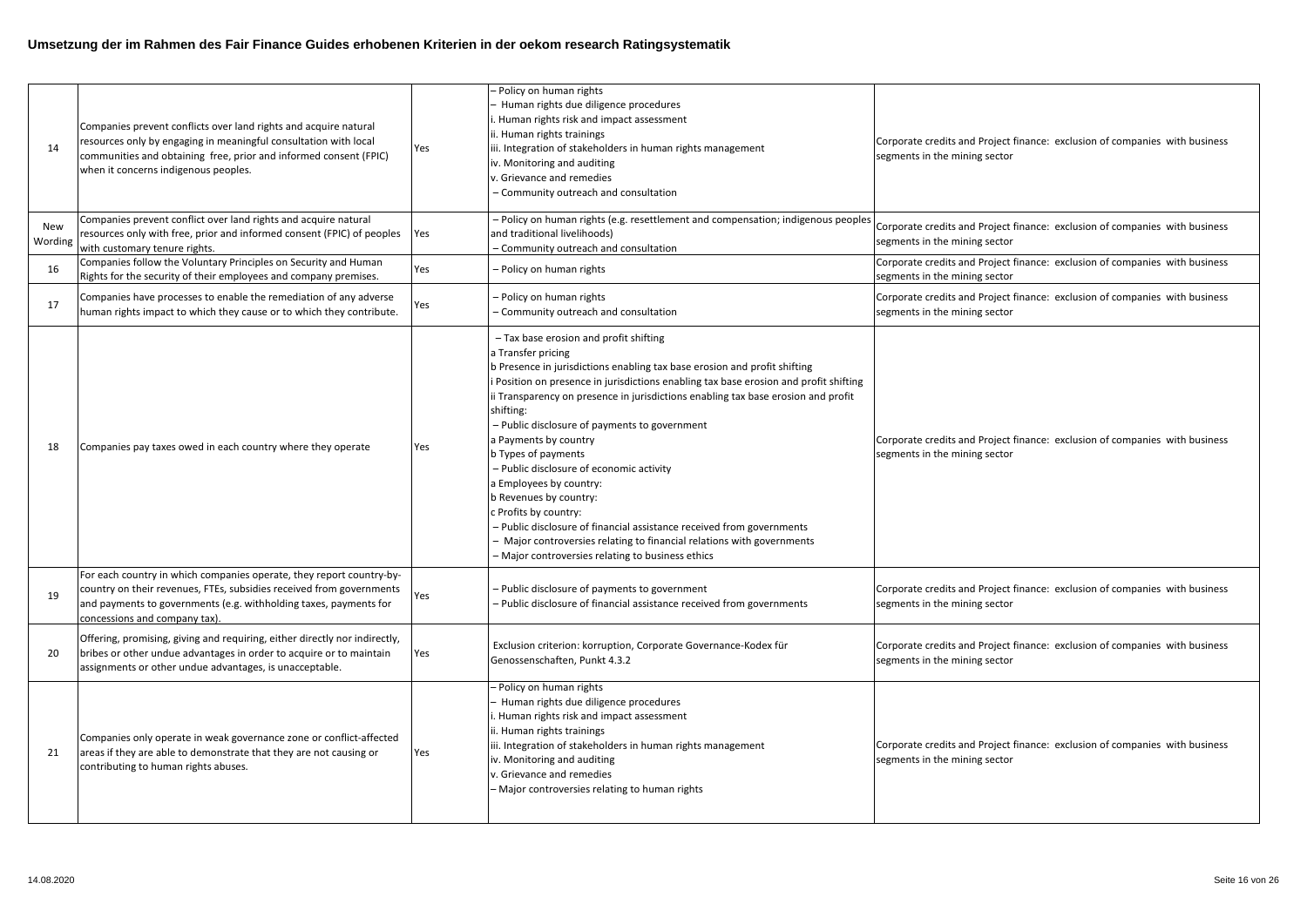| 22        | Mining and trading in conflict materials is unacceptable.                                                                                                  | Yes                                        | - Promotion of transparency and certification of origin in ore and metal trade<br>chains<br>- Transparency on accessibility and types of reserves<br>Major controversies relating to customer and product responsibility<br>Policy on human rights<br>Human rights due diligence procedures<br>Human rights risk and impact assessment<br>ii. Human rights trainings<br>iii. Integration of stakeholders in human rights management<br>iv. Monitoring and auditing<br>v. Grievance and remedies<br>- Major controversies relating to human rights | Corporate credits and Project finance: exclusion of companies with business<br>segments in the mining sector |
|-----------|------------------------------------------------------------------------------------------------------------------------------------------------------------|--------------------------------------------|---------------------------------------------------------------------------------------------------------------------------------------------------------------------------------------------------------------------------------------------------------------------------------------------------------------------------------------------------------------------------------------------------------------------------------------------------------------------------------------------------------------------------------------------------|--------------------------------------------------------------------------------------------------------------|
| 23        | Uranium mining is unacceptable.                                                                                                                            | Yes                                        | Exclusion criterion: nuclear power (producer/mining uranium > 5% of net sales)                                                                                                                                                                                                                                                                                                                                                                                                                                                                    | Corporate credits and Project finance: exclusion of companies with business<br>segments in the mining sector |
| 25        | Mountaintop removal mining is unacceptable.                                                                                                                | Yes                                        | Exclusion criterion: coal producers (> 5 % of net sales)                                                                                                                                                                                                                                                                                                                                                                                                                                                                                          | Corporate credits and Project finance: exclusion of companies with business<br>segments in the mining sector |
| 26        | Establishing new coal mines is unacceptable                                                                                                                | Yes                                        | Exclusion criterion: coal producers (> 5 % of net sales)                                                                                                                                                                                                                                                                                                                                                                                                                                                                                          | Corporate credits and Project finance: exclusion of companies with business<br>segments in the mining sector |
| 27        | Thermal coal mining is unacceptable.                                                                                                                       | Yes                                        | Exclusion criterion: coal producers (> 5 % of net sales)                                                                                                                                                                                                                                                                                                                                                                                                                                                                                          | Corporate credits and Project finance: exclusion of companies with business<br>segments in the mining sector |
|           | Metallurgical coal mining is unacceptable.                                                                                                                 | Yes                                        | Exclusion criterion: coal producers (> 5 % of net sales)                                                                                                                                                                                                                                                                                                                                                                                                                                                                                          | Corporate credits and Project finance: exclusion of companies with business<br>segments in the mining sector |
| 28        | Companies work with relevant standards and initiatives for certain<br>minerals (mentioned in section 3.8.2).                                               | Yes                                        | - Promotion of transparency and certification of origin in ore and metal trade<br>chains                                                                                                                                                                                                                                                                                                                                                                                                                                                          | Corporate credits and Project finance: exclusion of companies with business<br>segments in the mining sector |
| 29        | Companies are certified according to the criteria of certification<br>schemes for certain minerals (mentioned in section 3.8.2).                           | Yes                                        | - Promotion of transparency and certification of origin in ore and metal trade<br>chains                                                                                                                                                                                                                                                                                                                                                                                                                                                          | Corporate credits and Project finance: exclusion of companies with business<br>segments in the mining sector |
| 30        | Companies publish a sustainability report that may contain (a number<br>of) the Standard Disclosures of the GRI G4 Sustainability Reporting<br>Guidelines. | Yes                                        | - Sustainability reporting<br>Der GRI-Standard hat die Entwicklung der Reserach-Methodik stark geprägt. Eine<br>Konformität kann sich positiv in der Bewertung eines Unternehmens<br>widerspiegeln. Andere Reportings können jedoch ebenso berücksichtigt werden.                                                                                                                                                                                                                                                                                 | Corporate credits and Project finance: exclusion of companies with business<br>segments in the mining sector |
| 31        | Companies publish a sustainability report that may contain (a number<br>of) disclosures from the GRI Standards.                                            | Yes                                        | - Sustainability reporting (Reporting topics, Reporting quality, Assurance of<br>reporting)<br>Der GRI-Standard hat die Entwicklung der Reserach-Methodik stark geprägt. Eine<br>Konformität kann sich positiv in der Bewertung eines Unternehmens<br>widerspiegeln. Andere Reportings können jedoch ebenso berücksichtigt werden.                                                                                                                                                                                                                | Corporate credits and Project finance: exclusion of companies with business<br>segments in the mining sector |
| 32        | Companies integrate social, economic and environmental criteria in<br>their procurement and operational policies.                                          | Yes                                        | - Environmental supplier standard<br>- Procedures to ensure compliance with the environmental supplier standard<br>Green procurement of office supplies<br>- Supplier standards with regard to labour rights and working conditions<br>- Procedures to ensure compliance with supplier standards on labour rights and<br>working conditions<br>- Measures to enable key suppliers to safeguard labour rights and improve<br>working conditions                                                                                                    | Corporate credits and Project finance: exclusion of companies with business<br>segments in the mining sector |
| Oil & Gas |                                                                                                                                                            |                                            |                                                                                                                                                                                                                                                                                                                                                                                                                                                                                                                                                   |                                                                                                              |
|           | Fair finance Guide: The following elements are crucial for a policy regarding the<br>companies a financial institution invests in:                         | <b>Bestandteil</b><br><b>Ratingprozess</b> | Genaue Definition des Kriteriums in der ISS ESG Ratingsystematik:                                                                                                                                                                                                                                                                                                                                                                                                                                                                                 | Darüber hinaus Ausschluss im Kundenkreditgeschäft (Corporate credits und<br><b>Project finance)</b>          |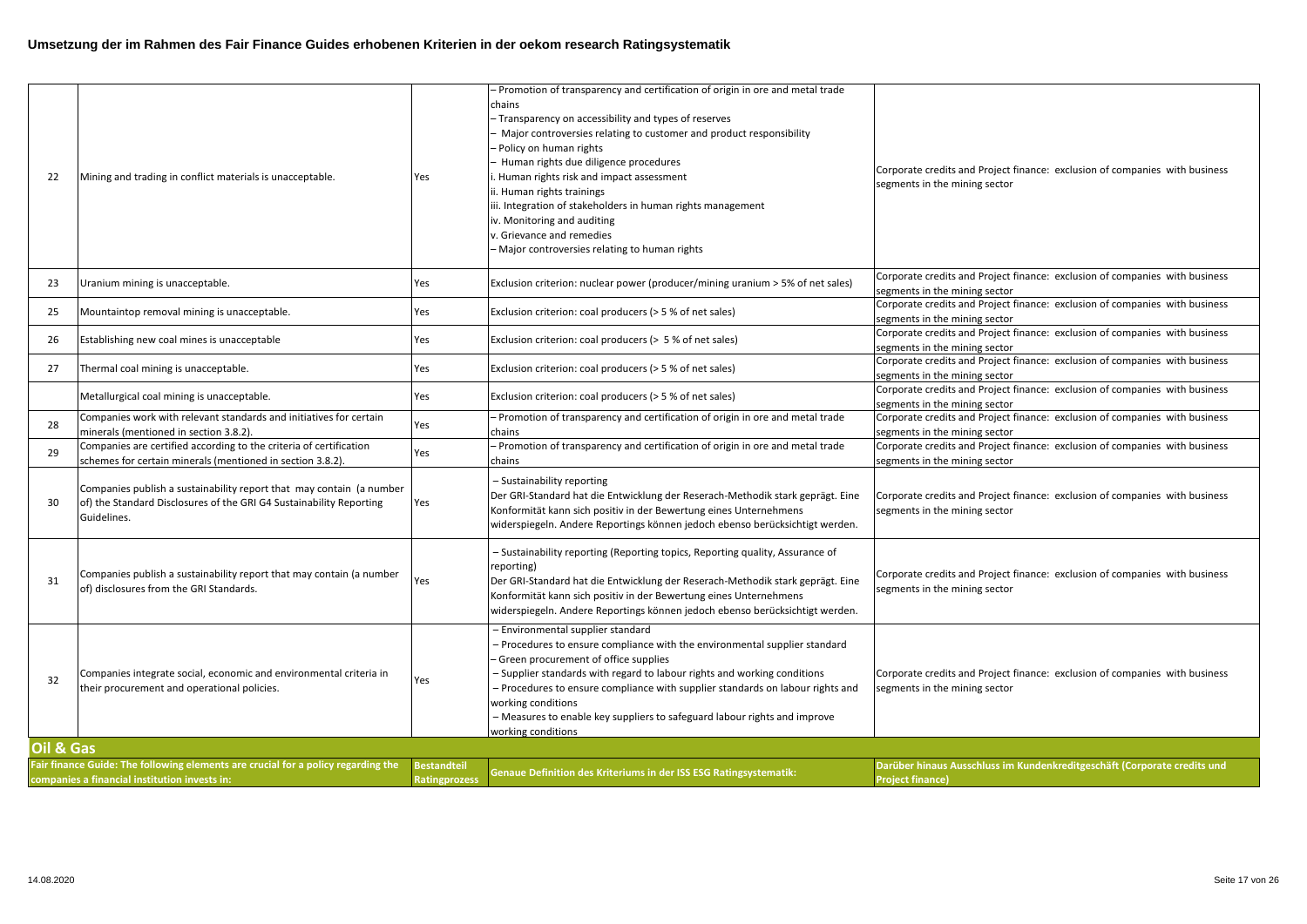| 1              | Companies prevent negative impact on protected areas that fall under<br>the categories I-IV of the International Union for Conservation of<br>Nature (IUCN). | Yes | - Protected areas<br>a. Policy on activities in protected areas and further areas of particular importance<br>for biodiversity<br>b. Activities in protected areas and further areas of particular importance for<br>biodiversity<br>. Disclosure of the number of projects within protected areas and further areas of<br>particular importance for biodiversity<br>- Biodiversity management<br>a. Risk and impact assessments<br>b. Consultation with biodiversity experts<br>c. Targets and objectives<br>d. Mitigation measures<br>e. Monitoring and evaluation<br>Anmerkung Rankabrand: Adherence to respective nature conservation<br>requirements is not specifically mentioned by KD Bank (see link, page 3-9). - Policy<br>on activities in protected areas and further areas of particular importance for<br>biodiversity - Activities in protected areas and further areas of particular<br>importance for biodiversity<br>- Disclosure of number of projects within protected areas and further areas of<br>particular importance for biodiversity                                                                                                                                                                                               | Corporate credits and Project finance: exclusion of companies with business<br>segments in the oil and gas sector |
|----------------|--------------------------------------------------------------------------------------------------------------------------------------------------------------|-----|---------------------------------------------------------------------------------------------------------------------------------------------------------------------------------------------------------------------------------------------------------------------------------------------------------------------------------------------------------------------------------------------------------------------------------------------------------------------------------------------------------------------------------------------------------------------------------------------------------------------------------------------------------------------------------------------------------------------------------------------------------------------------------------------------------------------------------------------------------------------------------------------------------------------------------------------------------------------------------------------------------------------------------------------------------------------------------------------------------------------------------------------------------------------------------------------------------------------------------------------------------------|-------------------------------------------------------------------------------------------------------------------|
| $\overline{2}$ | Companies prevent negative impact on UNESCO World Heritage sites.                                                                                            | Yes | <u>– Biodiversity management.</u><br>– Protected areas<br>a. Policy on activities in protected areas and further areas of particular importance<br>for biodiversity<br>b. Activities in protected areas and further areas of particular importance for<br>biodiversity<br>c. Disclosure of the number of projects within protected areas and further areas of<br>particular importance for biodiversity<br>- Biodiversity management<br>a. Risk and impact assessments<br>b. Consultation with biodiversity experts<br>c. Targets and objectives<br>d. Mitigation measures<br>e. Monitoring and evaluation<br>- Policy on human rights<br>Human rights due diligence procedures<br>Major controversies with regard to human rights<br>Anmerkung Rankabrand: Adherence to respective nature conservation<br>requirements is not specifically mentioned by KD Bank (see link, page 3-9). - Policy<br>on activities in protected areas and further areas of particular importance for<br>biodiversity<br>- Activities in protected areas and further areas of particular importance for<br>biodiversity<br>- Disclosure of number of projects within protected areas and further areas of<br>particular importance for biodiversity<br>- Biodiversity management | exclusion of companies with business segments in the oil and gas sector                                           |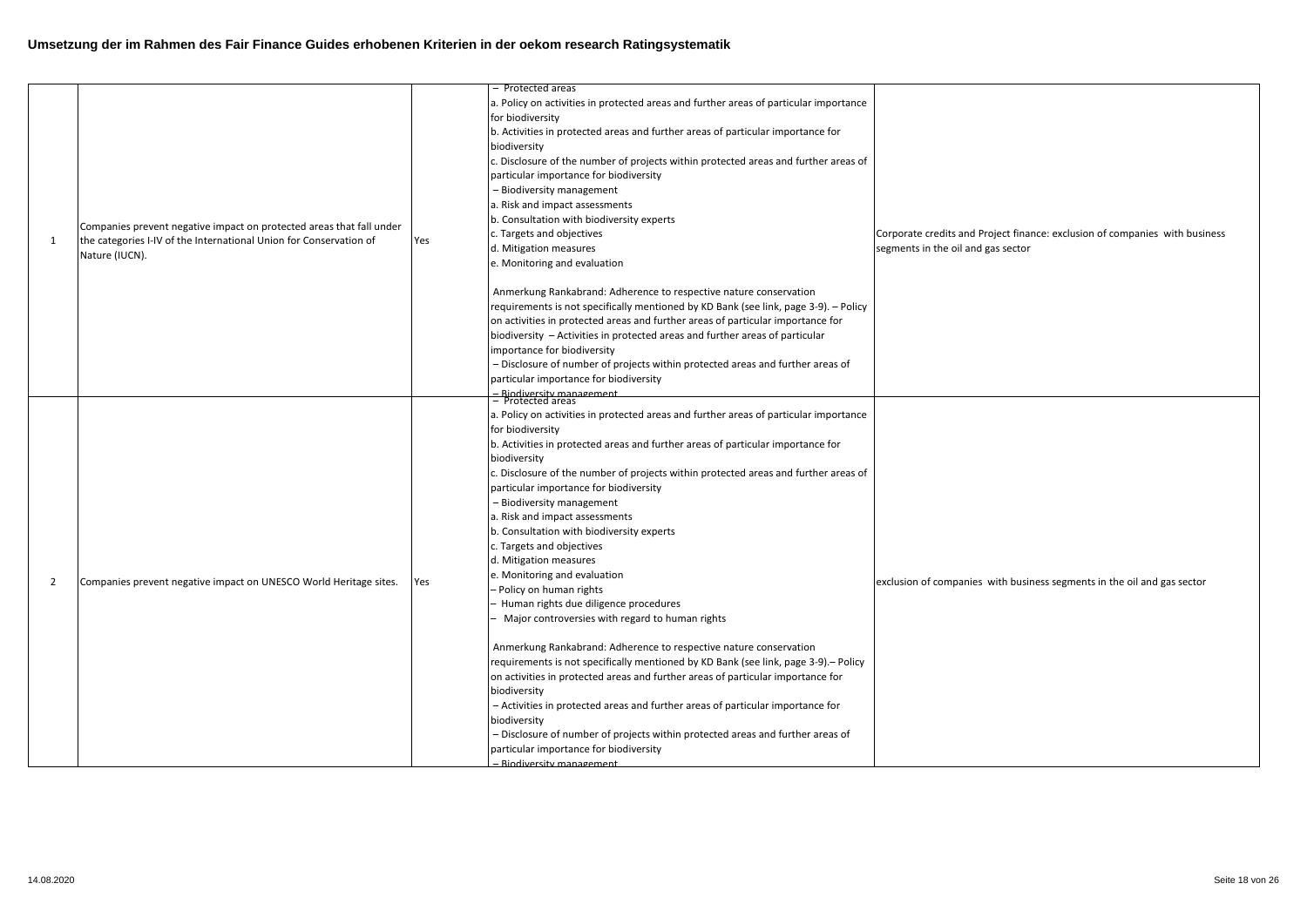|   |                                                                                                                                                                                                              |     | - Protected areas                                                                                                                                                                                                                                                                                                                                                                                                                                                                                                                                                                                                                                                                                                                                                                                                                                                                                                                                                                                                                                                                                                                                                      |                                                                                                                   |
|---|--------------------------------------------------------------------------------------------------------------------------------------------------------------------------------------------------------------|-----|------------------------------------------------------------------------------------------------------------------------------------------------------------------------------------------------------------------------------------------------------------------------------------------------------------------------------------------------------------------------------------------------------------------------------------------------------------------------------------------------------------------------------------------------------------------------------------------------------------------------------------------------------------------------------------------------------------------------------------------------------------------------------------------------------------------------------------------------------------------------------------------------------------------------------------------------------------------------------------------------------------------------------------------------------------------------------------------------------------------------------------------------------------------------|-------------------------------------------------------------------------------------------------------------------|
| 3 | Companies prevent negative impact on protected areas that fall under<br>the Ramsar Convention on Wetlands.                                                                                                   | Yes | a. Policy on activities in protected areas and further areas of particular importance<br>for biodiversity<br>b. Activities in protected areas and further areas of particular importance for<br>biodiversity<br>c. Disclosure of the number of projects within protected areas and further areas of<br>particular importance for biodiversity<br>- Biodiversity management<br>a. Risk and impact assessments<br>b. Consultation with biodiversity experts<br>c. Targets and objectives<br>d. Mitigation measures<br>e. Monitoring and evaluation<br>Anmerkung Rankabrand: Adherence to respective nature conservation<br>requirements is not specifically mentioned by KD Bank (see link, page 3-9). - Policy<br>on activities in protected areas and further areas of particular importance for<br>biodiversity<br>- Activities in protected areas and further areas of particular importance for<br>biodiversity<br>- Disclosure of number of projects within protected areas and further areas of<br>particular importance for biodiversity                                                                                                                         | exclusion of companies with business segments in the oil and gas sector                                           |
| 4 | Companies mitigate the chance of accidents (oil spills, leakages) by<br>making use of the best available techniques and have a solid road map Yes<br>for crisis situations (a so called 'contingency plan'). |     | – Biodiversity management<br>– Strategy to reduce use of substance of concern in production processes<br>- Hazardous waste management<br>- Management of high-volume hydraulic fracturing<br>a Chemicals management<br>b Water use strategy<br>c Well integrity management<br>d Management of fugitive methane emissions<br>- Percentage of closed-loop management systems used in high-volume hydraulic<br>fracturing operations<br>- Offshore oil spill prevention and contingency planning<br>- Environmental safety standards of vessels<br>- Pipeline integrity and safety management<br>a Guidelines for design and construction<br>b Risk assessments<br>c Inspections and maintenance<br>d Prevention of third-party damage<br>e Replacement programmes<br>f Emergency response and preparedness<br>- Major controversies relating to tanker safety and pipeline integrity<br>- Environmentally safe operation of facilities<br>a Air emissions<br>b Disposal of substances of concern<br>c Spill preparedness and response<br>d Substitution of hydrofluoric acid in alkylation<br>- B.2.4.1.3.1. Facility safety management<br>Responsibilities and training | Corporate credits and Project finance: exclusion of companies with business<br>segments in the oil and gas sector |
| 5 | Companies do not operate in locations where the consequences of an<br>accident for the environment are unmanageable.                                                                                         | Yes | Exclusion criterion: controversial environmental practices                                                                                                                                                                                                                                                                                                                                                                                                                                                                                                                                                                                                                                                                                                                                                                                                                                                                                                                                                                                                                                                                                                             | Corporate credits and Project finance: exclusion of companies with business<br>segments in the oil and gas sector |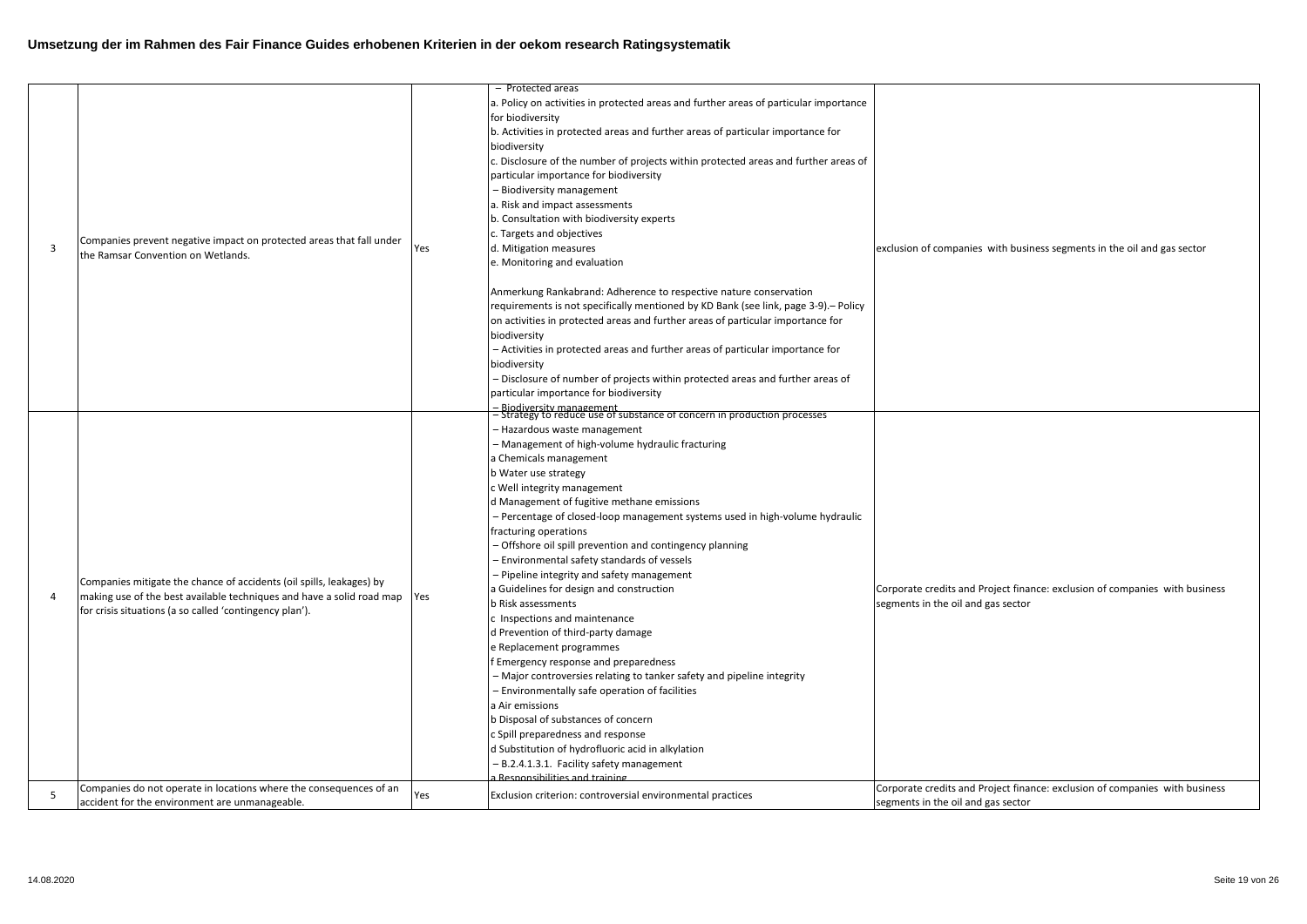| 6              | Companies reduce waste from oil and gas extraction and mining,<br>especially the flaring of natural gas, and manage and process this in a<br>responsible way.                                                                                     | Yes | - Strategy to reduce use of substance of concern in production processes<br>- Hazardous waste management<br>- Reduction of gas flaring and venting                                                                                                                                                                                                                                                                                                                                                                                                                                                                                                                                                                                                                      | Corporate credits and Project finance: exclusion of companies with business<br>segments in the oil and gas sector |
|----------------|---------------------------------------------------------------------------------------------------------------------------------------------------------------------------------------------------------------------------------------------------|-----|-------------------------------------------------------------------------------------------------------------------------------------------------------------------------------------------------------------------------------------------------------------------------------------------------------------------------------------------------------------------------------------------------------------------------------------------------------------------------------------------------------------------------------------------------------------------------------------------------------------------------------------------------------------------------------------------------------------------------------------------------------------------------|-------------------------------------------------------------------------------------------------------------------|
| $\overline{7}$ | Companies include the environmental and health effects of the<br>dismantling of production facilities, especially of offshore drilling<br>platforms, in plans for the development of new projects.                                                | Yes | - Standards for site closure and reclamation<br>a Multistakeholder approach<br>b Financial provisions<br>c Environmental considerations<br>Anmerkung: KD Bank addresses that aspect, but does actually not specify for<br>environmental and health effects of the dismantling of production facilities like<br>offshore drilling platforms.                                                                                                                                                                                                                                                                                                                                                                                                                             | Corporate credits and Project finance: exclusion of companies with business<br>segments in the oil and gas sector |
| 8              | Companies conduct water scarcity impact assessments in water scarce<br>regions.                                                                                                                                                                   | Yes | - Water risk and impact (Activities and impacts in regions with high levels of water<br>stress, Freshwater use inventories, Freshwater use reduction targets and action<br>plans)                                                                                                                                                                                                                                                                                                                                                                                                                                                                                                                                                                                       | Corporate credits and Project finance: exclusion of companies with business<br>segments in the oil and gas sector |
| New            | Companies have comprehensive mitigation measures in place to<br>address community and ecosystem water requirements in areas where<br>Wording environmental impact assessments identify that significant impacts to<br>water resources are likely. | Yes | - Water risk and impact (Activities and impacts in regions with high levels of<br>water stress)<br>- Policy on human rights (Right to water)<br>Human rights due diligence procedures                                                                                                                                                                                                                                                                                                                                                                                                                                                                                                                                                                                   | Corporate credits and Project finance: exclusion of companies with business<br>segments in the oil and gas sector |
| 11             | Companies respect the ILO Declaration on Fundamental Principles and<br>Rights at Work.                                                                                                                                                            | Yes | see "Labour rights" folder                                                                                                                                                                                                                                                                                                                                                                                                                                                                                                                                                                                                                                                                                                                                              | Corporate credits and Project finance: exclusion of companies with business<br>segments in the oil and gas sector |
| 12             | Companies prevent conflicts over land rights and acquire natural<br>resources only by engaging in meaningful consultation with local<br>communities and obtaining free, prior and informed consent (FPIC)<br>when it concerns indigenous peoples. | Yes | - Policy on human rights (e.g. resettlement and compensation; indigenous peoples<br>and traditional livelihoods)<br>- Community outreach and consultation                                                                                                                                                                                                                                                                                                                                                                                                                                                                                                                                                                                                               | Corporate credits and Project finance: exclusion of companies with business<br>segments in the oil and gas sector |
| 13             | Companies prevent conflict over land rights and acquire natural<br>resources only with free, prior and informed consent (FPIC) of peoples<br>with customary tenure rights.                                                                        | Yes | - Policy on human rights (e.g. resettlement and compensation; indigenous peoples<br>and traditional livelihoods)<br>- Community outreach and consultation                                                                                                                                                                                                                                                                                                                                                                                                                                                                                                                                                                                                               | Corporate credits and Project finance: exclusion of companies with business<br>segments in the oil and gas sector |
| 14             | Companies follow the Voluntary Principles on Security and Human<br>Rights for the protection of their employees and the company sites.                                                                                                            | Yes | - Policy on human rights                                                                                                                                                                                                                                                                                                                                                                                                                                                                                                                                                                                                                                                                                                                                                | Corporate credits and Project finance: exclusion of companies with business<br>segments in the oil and gas sector |
| 15             | Companies have processes to enable the remediation of any adverse<br>human rights impact to which they cause or to which they contribute.                                                                                                         | Yes | - Policy on human rights<br>- Community outreach and consultation                                                                                                                                                                                                                                                                                                                                                                                                                                                                                                                                                                                                                                                                                                       | Corporate credits and Project finance: exclusion of companies with business<br>segments in the oil and gas sector |
| 16             | Companies pay the taxes owed in each country where they operate                                                                                                                                                                                   | Yes | - Tax base erosion and profit shifting<br>a Transfer pricing<br>b Presence in jurisdictions enabling tax base erosion and profit shifting<br>i Position on presence in jurisdictions enabling tax base erosion and profit shifting<br>ii Transparency on presence in jurisdictions enabling tax base erosion and profit<br>shifting:<br>- Public disclosure of payments to government<br>a Payments by country<br>b Types of payments<br>- Public disclosure of economic activity<br>a Employees by country:<br>b Revenues by country:<br>c Profits by country:<br>- Public disclosure of financial assistance received from governments<br>- Major controversies relating to financial relations with governments<br>- Major controversies relating to business ethics | Corporate credits and Project finance: exclusion of companies with business<br>segments in the oil and gas sector |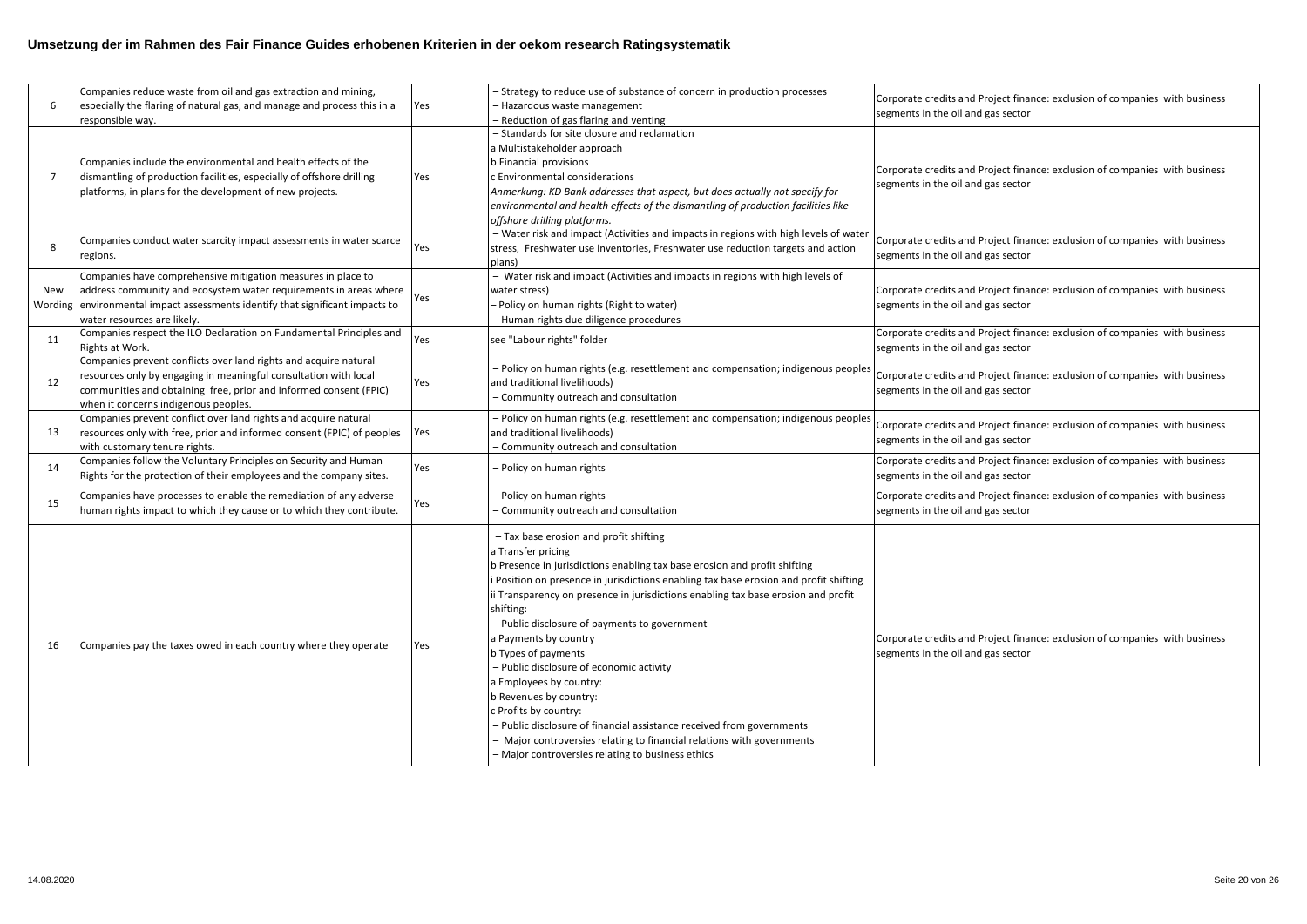| 17 | For each country in which companies operate, they report country-by-<br>country on their revenues, profit, FTEs, subsidies received from<br>governments and payments to governments (e.g. withholding taxes,<br>payments for concessions and company tax). | Yes                                 | - Public disclosure of payments to government<br>a Payments by country<br>b Types of payments<br>- Public disclosure of economic activity<br>a Employees by country:<br>b Revenues by country:<br>c Profits by country:<br>- Public disclosure of financial assistance received from governments                                            | Corporate credits and Project finance: exclusion of companies with business<br>segments in the oil and gas sector |
|----|------------------------------------------------------------------------------------------------------------------------------------------------------------------------------------------------------------------------------------------------------------|-------------------------------------|---------------------------------------------------------------------------------------------------------------------------------------------------------------------------------------------------------------------------------------------------------------------------------------------------------------------------------------------|-------------------------------------------------------------------------------------------------------------------|
| 18 | Offering, promising, giving, or requiring, either directly nor indirectly,<br>bribes or other undue advantages in order to acquire or to maintain<br>assignments or other undue advantages, is unacceptable.                                               | Yes                                 | -new exclusion criterion (revision 2016): corruption; Corporate Governance-Kodex<br>für Genossenschaften, Punkt 4.3.2                                                                                                                                                                                                                       | Corporate credits and Project finance: exclusion of companies with business<br>segments in the oil and gas sector |
| 19 | Companies only operate in weak governance zone or conflict-affected<br>areas if they are able to demonstrate that they are not causing or<br>contributing to human rights abuses.                                                                          | Yes                                 | Policy on human rights<br>Human rights due diligence procedures<br>Human rights risk and impact assessment<br>ii. Human rights trainings<br>iii. Integration of stakeholders in human rights management<br>iv. Monitoring and auditing<br>v. Grievance and remedies<br>Major controversies relating to human rights                         | Corporate credits and Project finance: exclusion of companies with business<br>segments in the oil and gas sector |
| 20 | Extracting oil from tar sands is unacceptable.                                                                                                                                                                                                             | Yes                                 | new Exclusion criterion: Extracting oil from tar sands is unacceptable.                                                                                                                                                                                                                                                                     | Corporate credits and Project finance: exclusion of companies with business<br>segments in the oil and gas sector |
| 21 | Extracting oil from oil shale is unacceptable.                                                                                                                                                                                                             | Yes                                 | Exclusion criterion: total fossil-fuel-related activities (> 30 % of net sales)                                                                                                                                                                                                                                                             | Corporate credits and Project finance: exclusion of companies with business<br>segments in the oil and gas sector |
| 22 | Extracting fuel from liquefied coal is unacceptable.                                                                                                                                                                                                       | Yes                                 | Exclusion criterion: processor coal >5%                                                                                                                                                                                                                                                                                                     | Corporate credits and Project finance: exclusion of companies with business<br>segments in the oil and gas sector |
| 23 | Extracting shale gas in unacceptable.                                                                                                                                                                                                                      | Yes                                 | Exclusion criterion: total fossil-fuel-related activities (> 30 % of net sales)                                                                                                                                                                                                                                                             | Corporate credits and Project finance: exclusion of companies with business<br>segments in the oil and gas sector |
| 24 | Arctic drilling for oil and gas is unacceptable.                                                                                                                                                                                                           | Yes                                 | Exclusion criterion: total fossil-fuel-related activities (> 30 % of net sales)                                                                                                                                                                                                                                                             | Corporate credits and Project finance: exclusion of companies with business<br>segments in the oil and gas sector |
| 25 | Companies publish a sustainability report that may contain (a number<br>of) disclosures from the GRI Standards.                                                                                                                                            | Yes                                 | - Sustainability reporting<br>Der GRI-Standard hat die Entwicklung der Reserach-Methodik stark geprägt. Eine<br>Konformität kann sich positiv in der Bewertung eines Unternehmens<br>widerspiegeln. Andere Reportings können jedoch ebenso berücksichtigt werden.                                                                           | Corporate credits and Project finance: exclusion of companies with business<br>segments in the oil and gas sector |
| 26 | Large enterprises and multinational enterprises publish a sustainability<br>report that is set up in accordance with the (Core or Comprehensive<br>option of) GRI Standards.                                                                               | Yes                                 | - Sustainability reporting (Reporting topics, Reporting quality, Assurance of<br>reporting)<br>Der GRI-Standard hat die Entwicklung der Reserach-Methodik stark geprägt. Eine<br>Konformität kann sich positiv in der Bewertung eines Unternehmens<br>widerspiegeln. Andere Reportings können jedoch ebenso berücksichtigt werden.          | Corporate credits and Project finance: exclusion of companies with business<br>segments in the oil and gas sector |
| 27 | Companies integrate social, economic and environmental criteria in<br>their procurement and operational policies.                                                                                                                                          | Yes                                 | - Environmental supplier standard<br>- Procedures to ensure compliance with the environmental supplier standard<br>Green procurement of office supplies<br>- Supplier standards with regard to labour rights and working conditions<br>- Procedures to ensure compliance with supplier standards on labour rights and<br>working conditions | Corporate credits and Project finance: exclusion of companies with business<br>segments in the oil and gas sector |
|    | <b>Power Generation</b>                                                                                                                                                                                                                                    |                                     |                                                                                                                                                                                                                                                                                                                                             |                                                                                                                   |
|    | Fair finance Guide: The following elements are crucial for a policy regarding the<br>companies a financial institution invests in:                                                                                                                         | <b>Bestandteil</b><br>Ratingprozess | Genaue Definition des Kriteriums in der ISS ESG Ratingsystematik:                                                                                                                                                                                                                                                                           | Darüber hinaus Ausschluss im Kundenkreditgeschäft (Corporate credits und<br>Project finance)                      |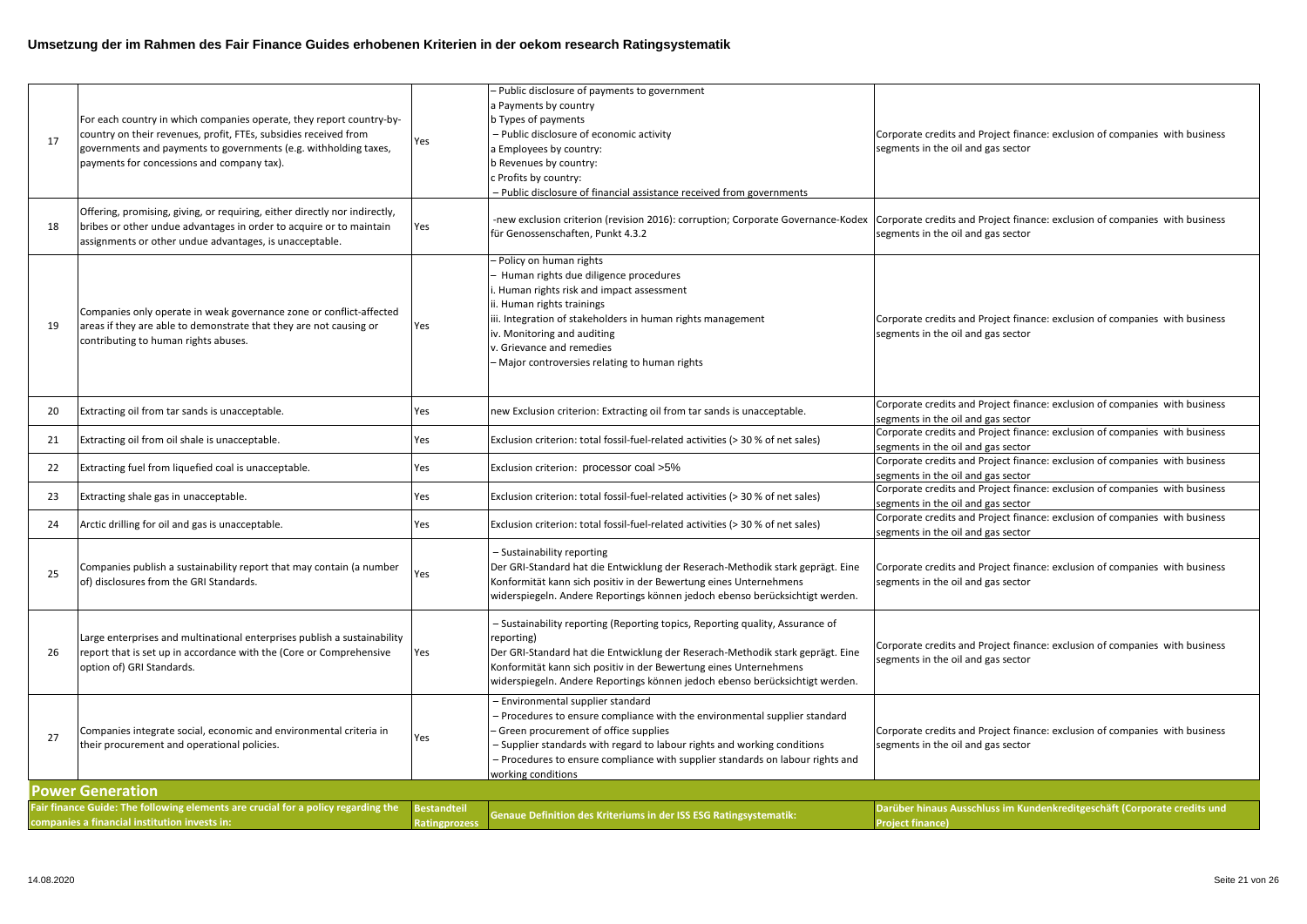| $\overline{4}$ | Unabated coal-fired power generation (i.e. without operational carbon<br>capture and storage) is unacceptable.                                               | Yes                                                                                                                                                                                                                                                                                                                    | Exclusion criterion: coal processors >5%                                                                                                                                                                                                                                                                                                                                                                                                                                                                                                                                                                                                                                                                       | Corporate credits and Project finance: exclusion of companies with business<br>segments in the power generation sector (without renewable energy generation) |
|----------------|--------------------------------------------------------------------------------------------------------------------------------------------------------------|------------------------------------------------------------------------------------------------------------------------------------------------------------------------------------------------------------------------------------------------------------------------------------------------------------------------|----------------------------------------------------------------------------------------------------------------------------------------------------------------------------------------------------------------------------------------------------------------------------------------------------------------------------------------------------------------------------------------------------------------------------------------------------------------------------------------------------------------------------------------------------------------------------------------------------------------------------------------------------------------------------------------------------------------|--------------------------------------------------------------------------------------------------------------------------------------------------------------|
| -5             | Coal fired power generation is unacceptable                                                                                                                  | Yes                                                                                                                                                                                                                                                                                                                    | Exclusion criterion: coal processors >5% relevant                                                                                                                                                                                                                                                                                                                                                                                                                                                                                                                                                                                                                                                              | Corporate credits and Project finance: exclusion of companies with business<br>segments in the power generation sector (without renewable energy generation) |
| 6              | Fossil fuel fired power generation are unacceptable.                                                                                                         | Yes                                                                                                                                                                                                                                                                                                                    | Exclusion criterion: total fossil-fuel-related activities (> 30 % of net sales)                                                                                                                                                                                                                                                                                                                                                                                                                                                                                                                                                                                                                                | Corporate credits and Project finance: exclusion of companies with business<br>segments in the power generation sector (without renewable energy generation) |
| $\overline{7}$ | Nuclear energy is unacceptable.                                                                                                                              | Yes                                                                                                                                                                                                                                                                                                                    | Exclusion criterion: nuclear power (producer/nuclear power > 5% of net sales)                                                                                                                                                                                                                                                                                                                                                                                                                                                                                                                                                                                                                                  | Corporate credits and Project finance: exclusion of companies with business<br>segments in the power generation sector (without renewable energy generation) |
| 8              | Large scale hydropower generation is unacceptable                                                                                                            | Not exactly in<br>this<br>wording/conse<br>quence, but<br>thematic<br>coverage (large<br>hydropower is<br>addressed in<br>the ISS ESG<br>Rating it is only<br>deemed<br>unacceptable<br>when not<br>planned and<br>operated<br>according to<br>advanced<br>environmental<br>and human<br>rights / social<br>standards) | - Measures to ensure the sustainable operation of hydro power stations<br>- Major environmental controversies, fines or settlements relating to energy<br>generation<br>Policy on human rights<br>Human rights due diligence procedures<br>Human rights risk and impact assessment<br>i. Human rights trainings<br>iii. Integration of stakeholders in human rights management<br>iv. Monitoring and auditing<br>v. Grievance and remedies<br>- Major controversies relating to human rights                                                                                                                                                                                                                   | Corporate credits and Project finance: exclusion of companies with business<br>segments in the power generation sector (without renewable energy generation) |
| 9              | Companies prevent negative impact on protected areas that fall under<br>the categories I-IV of the International Union for Conservation of<br>Nature (IUCN). | Yes                                                                                                                                                                                                                                                                                                                    | - Protected areas<br>a. Policy on activities in protected areas and further areas of particular importance<br>for biodiversity<br>b. Activities in protected areas and further areas of particular importance for<br>biodiversity<br>c. Disclosure of the number of projects within protected areas and further areas of<br>particular importance for biodiversity<br>- Biodiversity management<br>a. Risk and impact assessments<br>b. Consultation with biodiversity experts<br>c. Targets and objectives<br>d. Mitigation measures<br>e. Monitoring and evaluation<br>Anmerkung: Adherence to respective nature conservation requirements is not<br>specifically mentioned by KD Bank (see link, page 3-9). | Corporate credits and Project finance: exclusion of companies with business<br>segments in the power generation sector (without renewable energy generation) |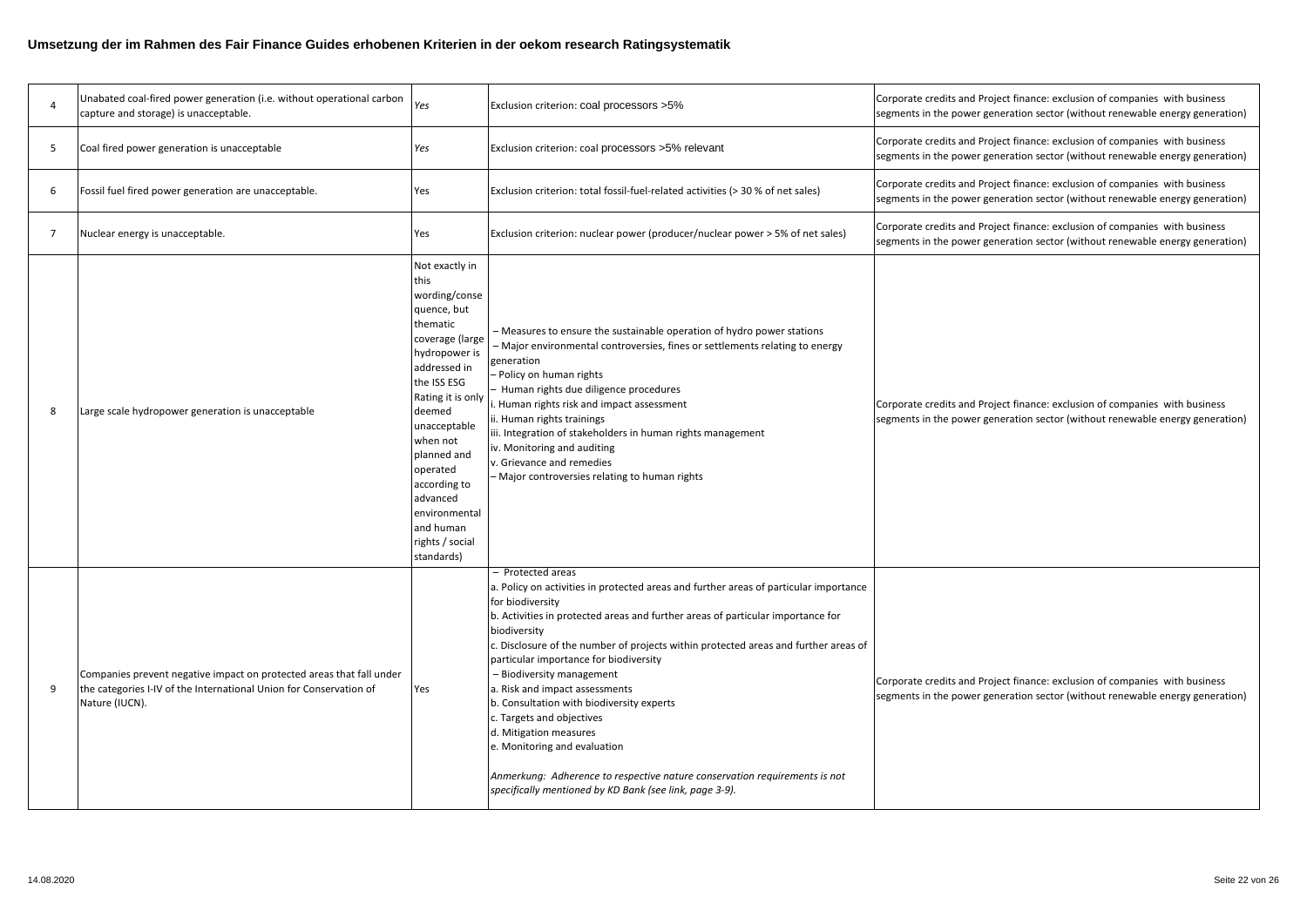| 10 | Companies prevent negative impact on UNESCO World Heritage sites.                                                                                                                                      | Yes | - Protected areas<br>a. Policy on activities in protected areas and further areas of particular importance<br>for biodiversity<br>b. Activities in protected areas and further areas of particular importance for<br>biodiversity<br>c. Disclosure of the number of projects within protected areas and further areas of<br>particular importance for biodiversity<br>- Biodiversity management<br>a. Risk and impact assessments<br>b. Consultation with biodiversity experts<br>c. Targets and objectives<br>d. Mitigation measures<br>e. Monitoring and evaluation<br>- Policy on human rights<br>- Human rights due diligence procedures<br>Human rights risk and impact assessment<br>ii. Human rights trainings<br>iii. Integration of stakeholders in human rights management<br>iv. Monitoring and auditing<br>v. Grievance and remedies<br>Anmerkung: Adherence to respective nature conservation requirements is not | Corporate credits and Project finance: exclusion of companies with business<br>segments in the power generation sector (without renewable energy generation) |
|----|--------------------------------------------------------------------------------------------------------------------------------------------------------------------------------------------------------|-----|--------------------------------------------------------------------------------------------------------------------------------------------------------------------------------------------------------------------------------------------------------------------------------------------------------------------------------------------------------------------------------------------------------------------------------------------------------------------------------------------------------------------------------------------------------------------------------------------------------------------------------------------------------------------------------------------------------------------------------------------------------------------------------------------------------------------------------------------------------------------------------------------------------------------------------|--------------------------------------------------------------------------------------------------------------------------------------------------------------|
| 11 | Companies prevent negative impact on protected areas that fall under<br>the Ramsar Convention on Wetlands.                                                                                             | Yes | specifically mentioned by KD Bank (see link_page 3-9)<br>- Protected areas<br>a. Policy on activities in protected areas and further areas of particular importance<br>for biodiversity<br>b. Activities in protected areas and further areas of particular importance for<br>biodiversity<br>c. Disclosure of the number of projects within protected areas and further areas of<br>particular importance for biodiversity<br>- Biodiversity management<br>a. Risk and impact assessments<br>b. Consultation with biodiversity experts<br>c. Targets and objectives<br>d. Mitigation measures<br>e. Monitoring and evaluation<br>Anmerkung: Adherence to respective nature conservation requirements is not<br>specifically mentioned by KD Bank (see link, page 3-9).                                                                                                                                                        | Corporate credits and Project finance: exclusion of companies with business<br>segments in the power generation sector (without renewable energy generation) |
| 12 | Companies prevent conflicts over land rights and acquire natural<br>resources only by engaging in serious consultation with local<br>communities and obtaining free, prior and informed consent (FPIC) | Yes | - Policy on human rights (e.g. resettlement and compensation; indigenous peoples<br>and traditional livelihoods)<br>- Community outreach and consultation                                                                                                                                                                                                                                                                                                                                                                                                                                                                                                                                                                                                                                                                                                                                                                      | Corporate credits and Project finance: exclusion of companies with business<br>segments in the power generation sector (without renewable energy generation) |
| 14 | Companies have processes to enable the remediation of any adverse<br>human rights impact to which they cause or to which they contribute.                                                              | Yes | - Policy on human rights<br>- Community outreach and consultation                                                                                                                                                                                                                                                                                                                                                                                                                                                                                                                                                                                                                                                                                                                                                                                                                                                              | Corporate credits and Project finance: exclusion of companies with business<br>segments in the power generation sector (without renewable energy generation) |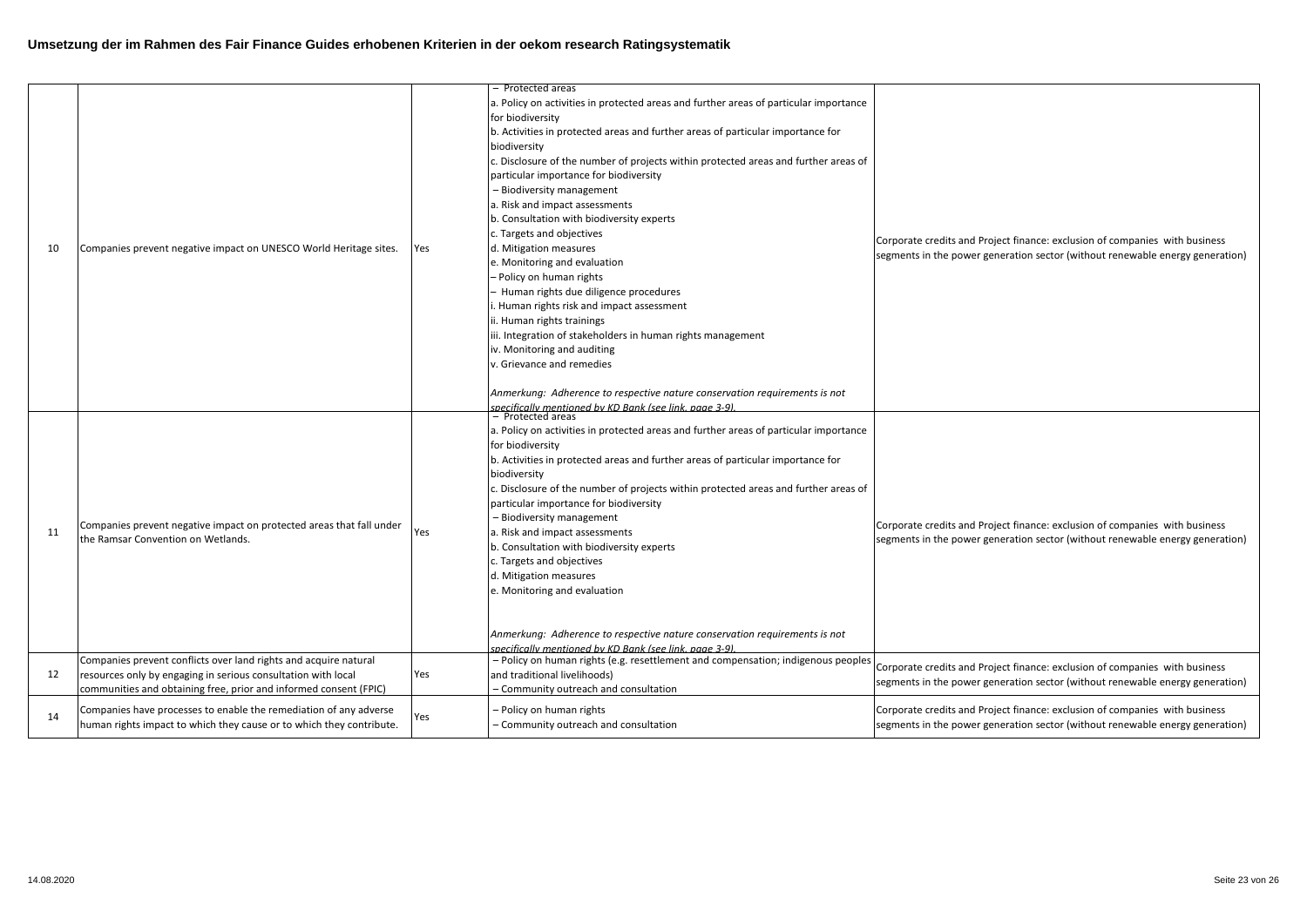|                        |                                                                                                                                                                              |     | - Measures to ensure the sustainable operation of hydro power stations<br>- Major environmental controversies, fines or settlements relating to energy                                                                                                                                                                                                                                                                                                                                      |                                                                                                                                                              |
|------------------------|------------------------------------------------------------------------------------------------------------------------------------------------------------------------------|-----|---------------------------------------------------------------------------------------------------------------------------------------------------------------------------------------------------------------------------------------------------------------------------------------------------------------------------------------------------------------------------------------------------------------------------------------------------------------------------------------------|--------------------------------------------------------------------------------------------------------------------------------------------------------------|
| 15                     | The construction of dams complies with the 7 principles of the World<br>Commission on Dams (WCD).                                                                            | Yes | generation<br>- Biodiversity management<br>a. Risk and impact assessments<br>b. Consultation with biodiversity experts<br>c. Targets and objectives<br>d. Mitigation measures<br>e. Monitoring and evaluation<br>- Policy on human rights<br>- Human rights due diligence procedures<br>i. Human rights risk and impact assessment<br>ii. Human rights trainings<br>iii. Integration of stakeholders in human rights management<br>iv. Monitoring and auditing<br>v. Grievance and remedies | Corporate credits and Project finance: exclusion of companies with business<br>segments in the power generation sector (without renewable energy generation) |
| 16                     | The construction of all water infrastructure projects complies with the 7<br>principles of the World Commission on Dams (WCD).                                               | Yes | - Biodiversity management<br>a. Risk and impact assessments<br>b. Consultation with biodiversity experts<br>c. Targets and objectives<br>d. Mitigation measures<br>e. Monitoring and evaluation<br>- Policy on human rights<br>- Human rights due diligence procedures<br>i. Human rights risk and impact assessment<br>ii. Human rights trainings<br>iii. Integration of stakeholders in human rights management<br>iv. Monitoring and auditing<br>v. Grievance and remedies               | Corporate credits and Project finance: exclusion of companies with business<br>segments in the power generation sector (without renewable energy generation) |
| 17                     | The production of biomaterials complies with the 12 principles of the<br>Roundtable on Sustainable Biomaterials (RSB).                                                       | Yes | - Measures to ensure the sustainable production and sourcing of biomass                                                                                                                                                                                                                                                                                                                                                                                                                     | Corporate credits and Project finance: exclusion of companies with business<br>segments in the power generation sector (without renewable energy generation) |
| 18                     | Companies publish a sustainability report that may contain (a number<br>of) disclosures from the GRI Standards.                                                              | Yes | - Sustainability reporting<br>Der GRI-Standard hat die Entwicklung der Reserach-Methodik stark geprägt. Eine<br>Konformität kann sich positiv in der Bewertung eines Unternehmens<br>widerspiegeln. Andere Reportings können ebenso berücksichtigt werden.                                                                                                                                                                                                                                  | Corporate credits and Project finance: exclusion of companies with business<br>segments in the power generation sector (without renewable energy generation) |
| 19                     | Large enterprises and multinational enterprises publish a sustainability<br>report that is set up in accordance with the (Core or Comprehensive<br>option of) GRI Standards. | Yes | - Sustainability reporting (Reporting topics, Reporting quality, Assurance of<br>reporting)<br>Der GRI-Standard hat die Entwicklung der Reserach-Methodik stark geprägt. Eine<br>Konformität kann sich positiv in der Bewertung eines Unternehmens<br>widerspiegeln. Andere Reportings können jedoch ebenso berücksichtigt werden.                                                                                                                                                          | Corporate credits and Project finance: exclusion of companies with business<br>segments in the power generation sector (without renewable energy generation) |
| 20                     | Companies integrate social, economic and environmental criteria in<br>their procurement and operational policies.                                                            | Yes | - Environmental supplier standard<br>- Procedures to ensure compliance with the environmental supplier standard<br>Green procurement of office supplies<br>- Supplier standards with regard to labour rights and working conditions<br>- Procedures to ensure compliance with supplier standards on labour rights and<br>working conditions                                                                                                                                                 | Corporate credits and Project finance: exclusion of companies with business<br>segments in the power generation sector (without renewable energy generation) |
| <b>Gender equality</b> |                                                                                                                                                                              |     |                                                                                                                                                                                                                                                                                                                                                                                                                                                                                             |                                                                                                                                                              |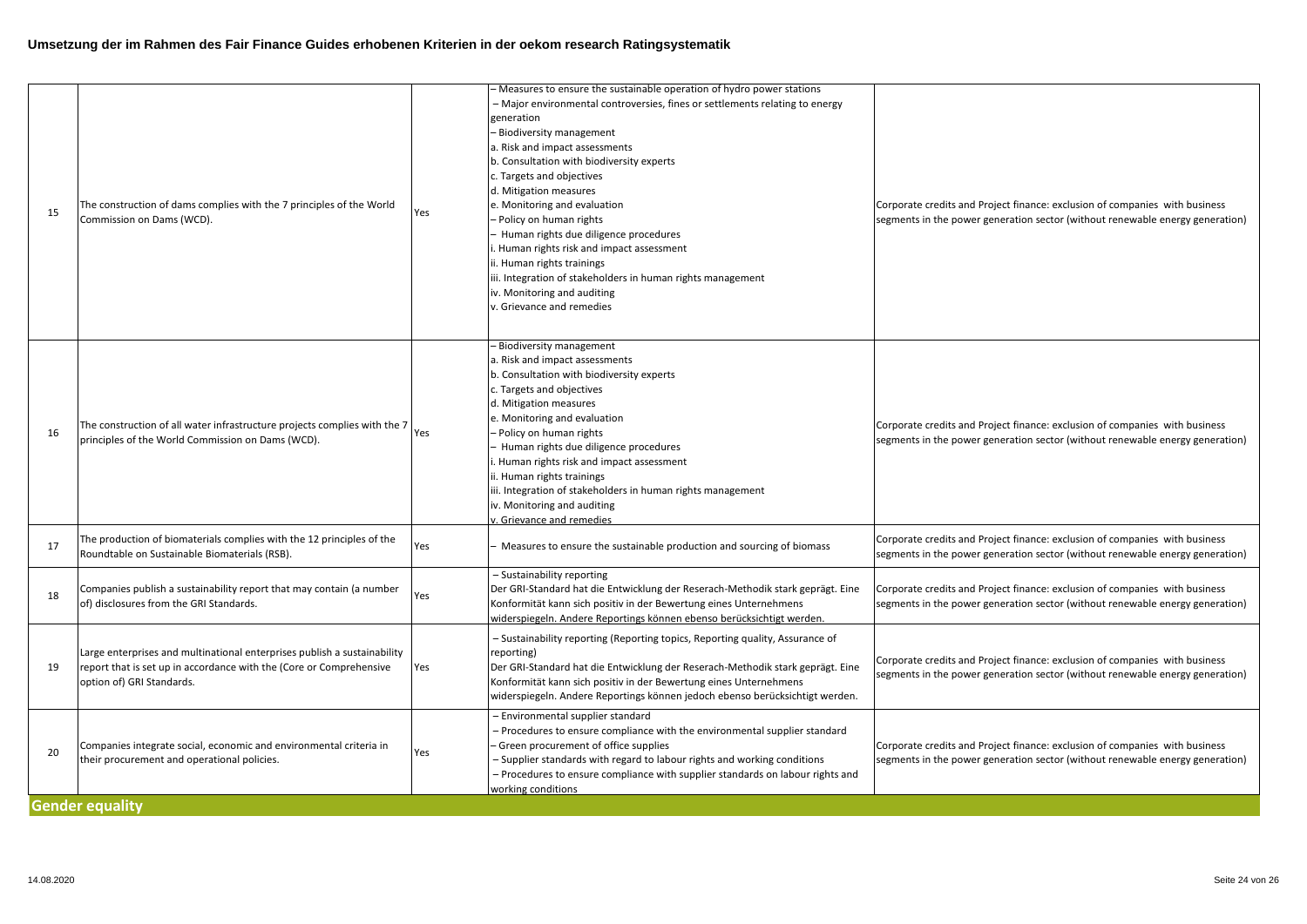#### **Grundsätzliche Aussagen zum Themenfeld Gender Equality =>**

Die Bank für Kirche und Diakonie hat das Ziel, 30 Prozent der Führungspositionen auf allen Ebenen mit Frauen zu besetzen. Dieses Ziel ist in der Personalstrategie der Bank verankert und der Vorstand der Bank berichtet dem Maßnahmen der Bank. Als Maßnahmen wurde zum Beispiel definiert, dass bei gleicher Eignung Bewerber des unterrepräsentierten Geschlechts bevorzugt werden sollen und der Anteil der weiblichen Trainees mindestens gleich dem A sein soll (aktueller Status: 60 Prozent).

| Darüber hinaus Ausschluss im Kundenkreditgeschäft (Corporate credits und<br><b>Genaue Definition des Kriteriums in der ISS ESG Ratingsystematik:</b>                                                                                                                                                                                                                                                                                                                                                                                                                                                                                                                                                                                                                                                                                                                              | <b>Bestandteil</b>   | Fair Finance Guide: The following elements are crucial for a policy regarding the                                                                                                                         |                |
|-----------------------------------------------------------------------------------------------------------------------------------------------------------------------------------------------------------------------------------------------------------------------------------------------------------------------------------------------------------------------------------------------------------------------------------------------------------------------------------------------------------------------------------------------------------------------------------------------------------------------------------------------------------------------------------------------------------------------------------------------------------------------------------------------------------------------------------------------------------------------------------|----------------------|-----------------------------------------------------------------------------------------------------------------------------------------------------------------------------------------------------------|----------------|
| <b>Project finance)</b>                                                                                                                                                                                                                                                                                                                                                                                                                                                                                                                                                                                                                                                                                                                                                                                                                                                           | <b>Ratingprozess</b> | companies a financial institution invests in:                                                                                                                                                             |                |
| Human rights policies and standards                                                                                                                                                                                                                                                                                                                                                                                                                                                                                                                                                                                                                                                                                                                                                                                                                                               |                      | Companies have made a policy commitment to mitigate the human rights risks                                                                                                                                | New            |
| Policy on non-discrimination                                                                                                                                                                                                                                                                                                                                                                                                                                                                                                                                                                                                                                                                                                                                                                                                                                                      | Yes                  | faced by people as a result of their gender.                                                                                                                                                              | Wording        |
| No difference made between men and women                                                                                                                                                                                                                                                                                                                                                                                                                                                                                                                                                                                                                                                                                                                                                                                                                                          |                      |                                                                                                                                                                                                           |                |
| Policy on non-discrimination                                                                                                                                                                                                                                                                                                                                                                                                                                                                                                                                                                                                                                                                                                                                                                                                                                                      |                      | Companies have an explicitly gender-sensitive zero tolerance policy towards all<br>forms of gender-based discrimination, including psychological harm and verbal,  Yes<br>physical and sexual harassment. | New<br>Wording |
| Equal opportunities and non-discrimination                                                                                                                                                                                                                                                                                                                                                                                                                                                                                                                                                                                                                                                                                                                                                                                                                                        |                      |                                                                                                                                                                                                           |                |
| Public disclosure of CEO to employee compensation ratio                                                                                                                                                                                                                                                                                                                                                                                                                                                                                                                                                                                                                                                                                                                                                                                                                           | Yes                  | Companies have systems in place to actively manage pay equity.                                                                                                                                            | 9              |
| The research process covers allegations of companies discriminating against its                                                                                                                                                                                                                                                                                                                                                                                                                                                                                                                                                                                                                                                                                                                                                                                                   |                      |                                                                                                                                                                                                           |                |
| customers based on gender under the keyword "Discriminatory treatment of                                                                                                                                                                                                                                                                                                                                                                                                                                                                                                                                                                                                                                                                                                                                                                                                          |                      |                                                                                                                                                                                                           |                |
| consumers" (definition: This category applies to companies criticised for                                                                                                                                                                                                                                                                                                                                                                                                                                                                                                                                                                                                                                                                                                                                                                                                         |                      | Companies have systems in place to prevent and mitigate gender                                                                                                                                            |                |
| discriminating against consumers on grounds that include age, disability, gender,                                                                                                                                                                                                                                                                                                                                                                                                                                                                                                                                                                                                                                                                                                                                                                                                 | Yes                  | discrimination of its customers.                                                                                                                                                                          | 10             |
| medical condition, national origin, race, religion or sexual orientation. Not to be                                                                                                                                                                                                                                                                                                                                                                                                                                                                                                                                                                                                                                                                                                                                                                                               |                      |                                                                                                                                                                                                           |                |
| confused with workplace discrimination, which falls under labour rights.).                                                                                                                                                                                                                                                                                                                                                                                                                                                                                                                                                                                                                                                                                                                                                                                                        |                      |                                                                                                                                                                                                           |                |
| The company has to ensure the proportional representation of women in                                                                                                                                                                                                                                                                                                                                                                                                                                                                                                                                                                                                                                                                                                                                                                                                             |                      | Companies guarantee at least 30% participation and equal access of women                                                                                                                                  | New            |
| management positions and gender parity in the executive management team.                                                                                                                                                                                                                                                                                                                                                                                                                                                                                                                                                                                                                                                                                                                                                                                                          | Yes                  | and men at senior level positions.                                                                                                                                                                        | Wording        |
| The company has to ensure the proportional representation of women in                                                                                                                                                                                                                                                                                                                                                                                                                                                                                                                                                                                                                                                                                                                                                                                                             |                      | Companies guarantee at least 40% participation and equal access of women                                                                                                                                  | New            |
| management positions and gender parity in the executive management team.                                                                                                                                                                                                                                                                                                                                                                                                                                                                                                                                                                                                                                                                                                                                                                                                          | Yes                  | and men at senior level positions.                                                                                                                                                                        | Wordina        |
| The company has to ensure the proportional representation of women in                                                                                                                                                                                                                                                                                                                                                                                                                                                                                                                                                                                                                                                                                                                                                                                                             |                      | Companies provide targeted professional development, and where necessary                                                                                                                                  |                |
| management positions and gender parity in the executive management team.                                                                                                                                                                                                                                                                                                                                                                                                                                                                                                                                                                                                                                                                                                                                                                                                          |                      | also education and training, for employees to promote equal access for women Yes<br>to senior level positions.                                                                                            | 13             |
|                                                                                                                                                                                                                                                                                                                                                                                                                                                                                                                                                                                                                                                                                                                                                                                                                                                                                   | Yes                  |                                                                                                                                                                                                           |                |
| Policy on non-discrimination                                                                                                                                                                                                                                                                                                                                                                                                                                                                                                                                                                                                                                                                                                                                                                                                                                                      | (operational         | Companies include gender and women's rights criteria in their procurement and                                                                                                                             | 14             |
|                                                                                                                                                                                                                                                                                                                                                                                                                                                                                                                                                                                                                                                                                                                                                                                                                                                                                   | policies)            | operational policies.                                                                                                                                                                                     |                |
| The supplier standard has to be signed by suppliers. The wording of the standard<br>(or the vast majority of its requirements) is binding.<br>Bindingness consists of two requirements, only in case both are met for all (or the<br>vast majority) of standards a grade is awarded:<br>1) suppliers have to sign the standard / contractually abide by the standard (e.g.<br>by incorporating standard into contracts)<br>wording of the standard must be binding (e.g. "suppliers shall/are required" /<br>"we expect suppliers to" instead of "suppliers should/are encouraged")<br>The following indicators are checked:<br>prohibition of forced labour<br>prohibition of child labour<br>Reference to ILO<br>Freedom of Association<br>Health and Safety<br>Regular employment<br>migrant workers<br>harrasment and abusive behaviour<br>Inclusion of extended supply chain | Yes                  | Companies include clauses on the compliance with gender and women's rights<br>criteria in their contracts with subcontractors and suppliers.                                                              | 15             |
|                                                                                                                                                                                                                                                                                                                                                                                                                                                                                                                                                                                                                                                                                                                                                                                                                                                                                   |                      |                                                                                                                                                                                                           |                |